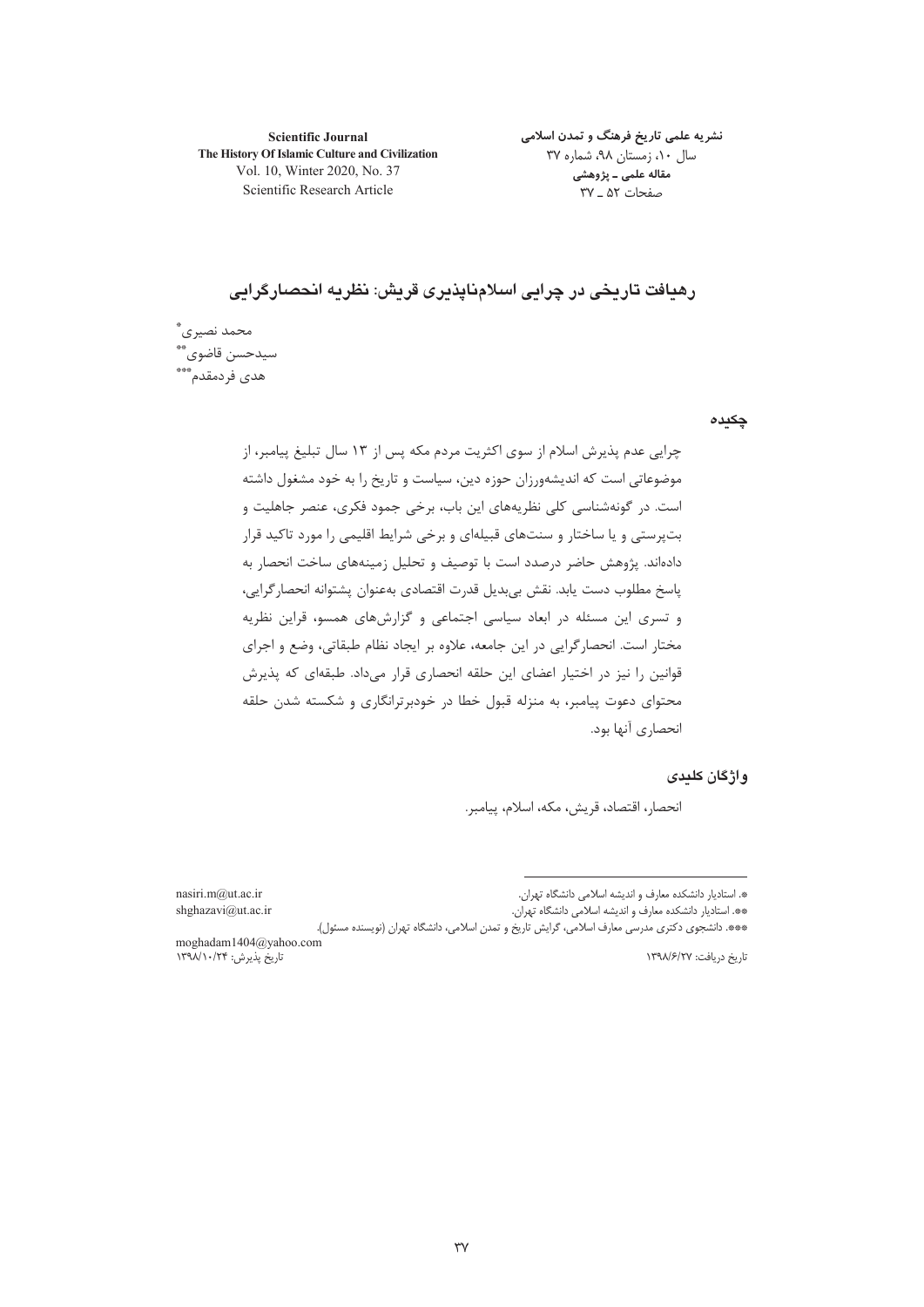#### طرح مسئله

انحصارطلبی در معنای گسترده، به هر نوع تخطّی از حدود اخلاقی و قانونی اطلاق میشود که حریم آزادی دیگران را مختل ساخته و امتیازهایی فراتر از حد لازم یا شایستگی، به فرد یا گروهی خاص عطا کند. <sup>(</sup>

این امر، علاوه بر اینکه نتیجه پشتوانههایی نظیر قدرت اقتصادی است، مقدمهای برای تمامیتخواهی در سایر عرصهها مانند سیاست و اجتماع خواهد بود.

علی رغم این جمله مشهور که «مخالفت اشراف مکه بیشتر دلائل سیاسی و اقتصادی داشت و بزرگان آن نگران در مخاطرهبودن امتیازات اقتصادی و ازدستدادن سیادتِ سیاسی خود بودند»<sup>۲</sup> باید گفت که سیاست پیامبرﷺ نه خانهنشین کردن سیاسیون متنفذی مانند ابوسفیان بود و نه بستن راههای اقتصادی و ورشکست کردن تاجران مشرک؛ چنان که پیامبرﷺ ابوسفیان را پس از اسلام آوردن، والی نجران می¢ند ّ و یا اینکه پیامبرﷺ پس از فتح مکه از صفوان بن امیه که هنوز مشرک بود، عاریه مضمونه میگیرد<sup>۲</sup> و یا پیشتر، درسال پنجم هجری که مکه دچار خشکسالی شد و در عین حال به واسطه ناامنی مسیر شام و درگیری با مدینه، امکان ارسال کاروان تجاری وجود نداشت، پیامبر اکرمﷺ عمرو بن امیه ضمری را به همراه نامه و مقداری خرما به سوی ابوسفیان میفرستد و از وی تقاضای مقداری پوست کرده و او نیز آن تقاضا را ادا می کند.<sup>۵</sup> اما می¤وان مدعی شد که مهم¤رین عامل عدمپذیرش دعوت پیامبرﷺ سلطه و انحصار مکیان بود و سایر مؤلفهها نیز در خدمت این انحصارگرایی است؛ نظیر بتپرستی که تبدیل به بنگاهی اقتصادی و پوششی شرافتافزا برای قریش شده بود و آنها را تبدیل به قطب انحصاری زیارت سالانه بت کرده بود و شرایط انحصاری خودشان را با این بتها به زائران تحمیل می کردند. حفظ سیادت انحصاری قریش چنان بود که به گفته بلاذری: «ابوسفیان، در پاسخ پرسش پیامبرﷺ که چرا با اینکه میدانی من رسول خدایم با من میجنگی؟ گفت: میدانم تو راست میگویی؛ اما تو جایگاه مرا در قریش میدانی و چیزی آوردهای که با آن، دیگر بزرگی و شرف برای من نمیماند؛ پس با تو از سر حمیت و کراهت میجنگم» ٔ زیرا با حضور پیامبرﷺ دیگر جایگاهی انحصاری برای ابوسفیان نمیماند و در قدرت اجتماعی او ضعف و سقوط راه مییافت.<sup>۷</sup> حتی انحصار در بازارهای موسمی، منجر به بروز واقعه فجار شد که در ادامه به آن خواهیم پرداخت. انحصارگرایی قریش که نمود بارز آن از اقتصاد آغاز گشت، چنان بود که در آیه ۳۱ سوره زخرف،^ مشرکان شأن پیامبری را از آن ثروتمندان می(دانند، چراکه اعضای این قشر انحصاری را مرفهین تشکیل دادهاند. این احساس برتری انحصارطلبانه چنان است که وقتی قریش، اصرار یهودیان را مبنی بر پاشیدن بذر اسلام در مدینه دید، از آنان که به واسطه کتاب و دانش خود به سایر اعراب فخرفروشی میکردند، تقاضا کردند بین بتپرستی قریش و خداپرستی پیامبرﷺ به داوری پرداخته و مشخص کنند که کدامیک برتر است، و یهود برای ترغیب قریش، برخلاف آنچه عهد کرده بود، بتپرستی را بر خداپرستی برتر دانست.<sup>۹</sup> بهعبارتی قریش چون امنیت مکه و مسیرهای تجاری را تأمین کرد، در اقتصاد موفق شد و برای تداوم این موفقیت، سازمان و تشکیلات سیاسی و اجتماعی در مکه شکل داد و رفتهرفته قشری به وجود آمد که این دستاوردها را تنها برای عدمای خاص دانست و بهرهمندی از مزایای مالی و شرافت اجتماعی را به حلقهای کم تعداد، تقلیل داد. زندگی اشرافی این عده ـ آن هم در شرایط سخت حجاز ـ رفتهرفته موجب پذیرش این سلطه توسط سایر اقشار شد. چنانچه در غزوه بدر، وقتی سه تن از مشرکان قریشی مکه در میدان، مبارز طلبیدند و انصار به مصاف أنان رفتند، مکیان نپذیرفته و گفتند ما را با

١. ساروخاني، درآمدي بر دائرة المعارف علوم اجتماعي، ص ۴۶۲.

٢. گیب، اسلام: بررسی تاریخی، ص ۴۴ \_ ۴۲.

٣. كلبي، جمهرة النسب، ج ١، ص ۴۹.

۴. شامی، *سبل الهدی والرشاد فی سیرةخیرالعباد*، ج ۵، ص ۳۱۲.

۵. حمیدالله، نامهها و پیمانهای سیاسی حضرت محمدﷺ و اسناد صدر اسلام، ص ۱۲۶.

۶. بلاذري، *انساب الاشراف*، ج ۵، ص ۱۶.

٧. ابن عبدالبر، الاستي*عاب في معرفة الاصحاب*، ج ٢، ص ٢٧١.

٨. وَقَالُوا لَوْلًا نُزِّلَ هَذَا الْقُرْآنُ عَلَى رَجُلٍ مِّنَ الْقَرْيَتَيْنِ عَظِيمٍ.

۹. قاضی ابرقوه، *سیرت رسول خدا ﷺ، ص ۲*۲۸.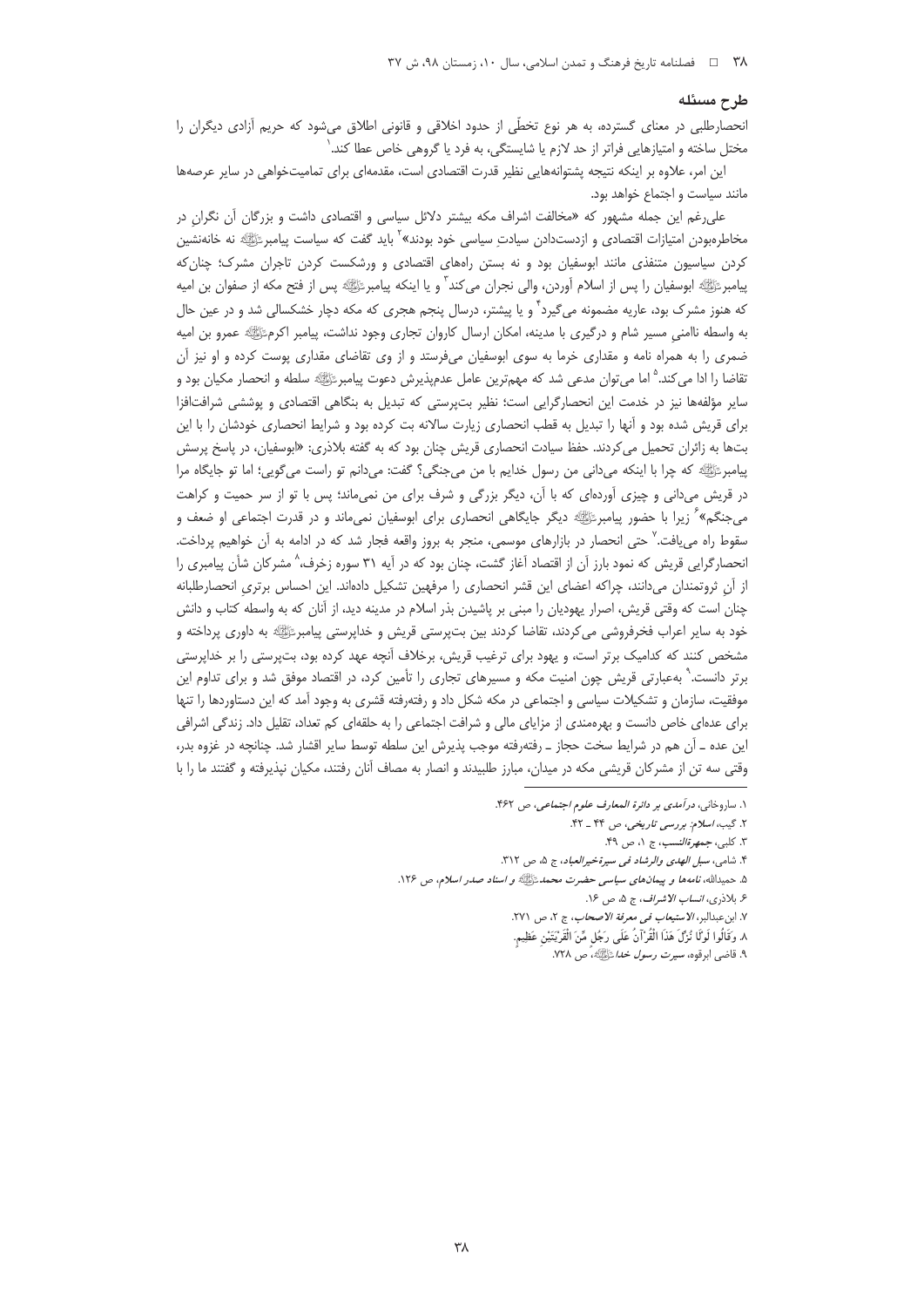رهیافت تاریخی در چرایی اسلامناپذیری قریش: نظریه انحصارگرایی □ ٣٩

شما هیچکاری نیست و در نهایت سه تن از مسلمانان قریشی به نبرد آنها رفتند.` بهعبارتی آنان حتی در نبردهای خود، هرکسی را همشأن و رتبه خود نمیدانستند و جالب آنکه این موضوع برای سایر اعراب نیز پذیرفته شده بود. قریش و سران انحصارطلب آن، به مرجعي اصيل با قوانيني خودنوشته تبديل گشته بودند. قوانيني كه هم واضع آن بودند و هم مُجرى آن و طبعاً چنین فرایندی سر سازگاری با عدالت و اخلاق ــ بهعنوان مفاهیم بنیادین دین اسلام ــ را ندارد.

با تمام زرق و برق فریبنده انحصارگرایی، جامعهای که بر انحصارگرایی بنیان شود، محتوم به نابودی است. امام علیﷺ مے فرماید:

الإستِئثارُ يوجِبُ الحَسَدَ، وَ الحَسَدُ يوجِبُ البغضَهِ، وَ البغضَه توجِبُ الإختِلافَ، وَ الإختِلافُ يوجِبُ الفُرقَه، وَ الفُرقَه توجِبُ الضِّغفَ، وَ الضِّغفُ يوجِبُ الذِّلِّ، وَ الذِّلِّ يوجِبُ زَوالَ الدِّولَه وَ ذَهابَ النِّعمَه ل انحصارطلبي، حسادت مي آورد و حسادت، دشمني و دشمني، اختلاف و اختلاف، پراکندگي و پراکندگي، ضعف و ضعف، زبونی و زبونی، زوال دولت و از میان رفتن نعمت.

این سخن امپرالمؤمنین ﷺ، بر تمامی جوامع قابل صدق است. بهعبارتی اگر چه مکیان، بی عدالتی و انحصار را بهعنوان یک اصل پذیرفته بودند، اما این اصل به واسطه ناسازگاری با اصول فطری، رفتهرفته آستانه تحمل جامعه را به طغیان نزدیک می کرد و شاید بتوان ادعا کرد اگر پیامبرﷺ در این زمان و مکان مبعوث نمیشد، بازهم انحصارطلبی اشراف مکه، مايه زوال حاكميت آنها مي گشت. همان گونه كه اشرافيت انحصار گراي عثمان، موجبات قتل او را فراهم آورد: «اسْتَأْثَرَ فَأَسَاءَ الآثَرَه، وَ جَزِعْتُمْ فَأَسَأْتُمُ الْجَزَعَ». ۚ

انحصارگرایی، سبب برنتافتن نصایح، عدمپذیرش حق و از دست رفتن شایستگان و عامل تشکیل حکومتهای استبدادی است. جامعهای که یک فرد یا حلقهای از افراد، همهچیز را در انحصار خود میگیرد و همه مردم را برده و بنده خود می سازد، ابتدا زمینه طغیان عمومی را فراهم می آورد و سرانجام نابودی خود را رغم می زند.

بنابراین اگرچه گروهی معتقدند بدوی بودن، جمود فکری و عنصر جاهلیت، رئوس قاعده تغییرناپذیری در مکه بوده و استنادات قرآنی مبنی بر تعصبات جاهلی را مؤید این نظریه قرار میدهند<sup>۲</sup> و برخی دیگر نیز بتپرستی و تعلق خاطر قریشیان به بزرگترین بتخانه حجاز یعنی کعبه را دلیل اصلی پذیرا نشدن دین جدید می،دانند،<sup>۵</sup> چنان که برخی بر ساختار نظام قبیلهای و عصبیت نسبت به آن تأکید دارند، <sup>۶</sup> اما تأمل دقیق تر در تعاملات عرب در حجاز بهخصوص قریش در مکه، علاوه بر تأیید وجود نهادهای سیاسی ـ اجتماعی کارا و قانون مند، نشان از تجارت پیشهگانی میدهد که حاضر به شکستهشدن حلقه انحصاری سیادت خود نیستند و بتپرستی نیز یکی از حلقههای حفظ این سیادت است.<sup>۷</sup>

مکه در حجاز پیش از بعثت، به شدت متأثر از مناسبات اقتصادی است. مناسباتی که نهتنها در انسجام اجتماعی قبائل نقش اساسی ایفا کرد بلکه سیادت سیاسی قریش را نیز به ارمغان آورد و سازمان و طبقات با نفوذی را ساخت که در برابر هر آنچه باعث به خطر افتادن این منافع عظیم باشد، آرام نگیرد. دولتی که دین را نیز در سیطره خود قرار داده بود و از مقوله پرستش نیز عایدی های انحصاری اقتصادی \_ سیاسی خود را طلب می کرد.

١. ابن|ثير، *الكامل في التاريخ*، ج ١، ص ٢٨۴.

٢. ابن ابی الحدید، شرح تهج البلاغه، ج ٢٠، ص ٣۴۵.

۳. انحصارطلبی کرد و به نحو بدی این انحصار (اختصاص همه چیز به قوم خود) را پیشه خود کرد. بی¤ابی نمودید و به نحو بدی این بی¤ابی را نشان دادید. (از حد گذرا ندید). (ابن ابی الحدید، *شرح نهج البلاغه*، ج ٢، ص ١٢۶)

۴. ابن خلدون*، تاریخ ابن خلدون*، ج ۱، ص ۲۰۱ ـ ۲۵۴، ۲۵۴ ـ ۲۵۳: بقره (۲): ۱۷۰ و ۲۱۲: اعراف (۷): ۷۰: ابراهیم (۱۴): ۱۰: حجرات (۴۹): ۱۳.

۵. زرگرینژاد، ت*اریخ صدر اسلام* (عصر نبوت)، ص ۲۴۷ \_ ۲۴۳.

۶ـ ابن|سحاق معتقد است اشراف بهخصوص ابوسفيان از حسادت و رقابت ديرينه قومى \_ قبيلهاى، به دشمنى با حضرت برخاستند: (نك: ابن|سحاق، السير والمغازى، ص ١۴۴؛ الجابرى، تكوين العقل العربى، ص ١٩٥).

۷. جرالد هاوتینگ، از شاگردان ونزبرو، در کتاب *بت پرستی و ظهور اسلام*، معتقد است مکیان، بتپرست بهمعنای واقعی نبوده بلکه یکتاپرستانی بودند که قرآن در گفتمانی جدلی، آنان را «مشرک» خطاب کرده است:

The Idea of Idolatry and the Rise of Islam: From Polemic to Histor, Cambridge University Press, 1999.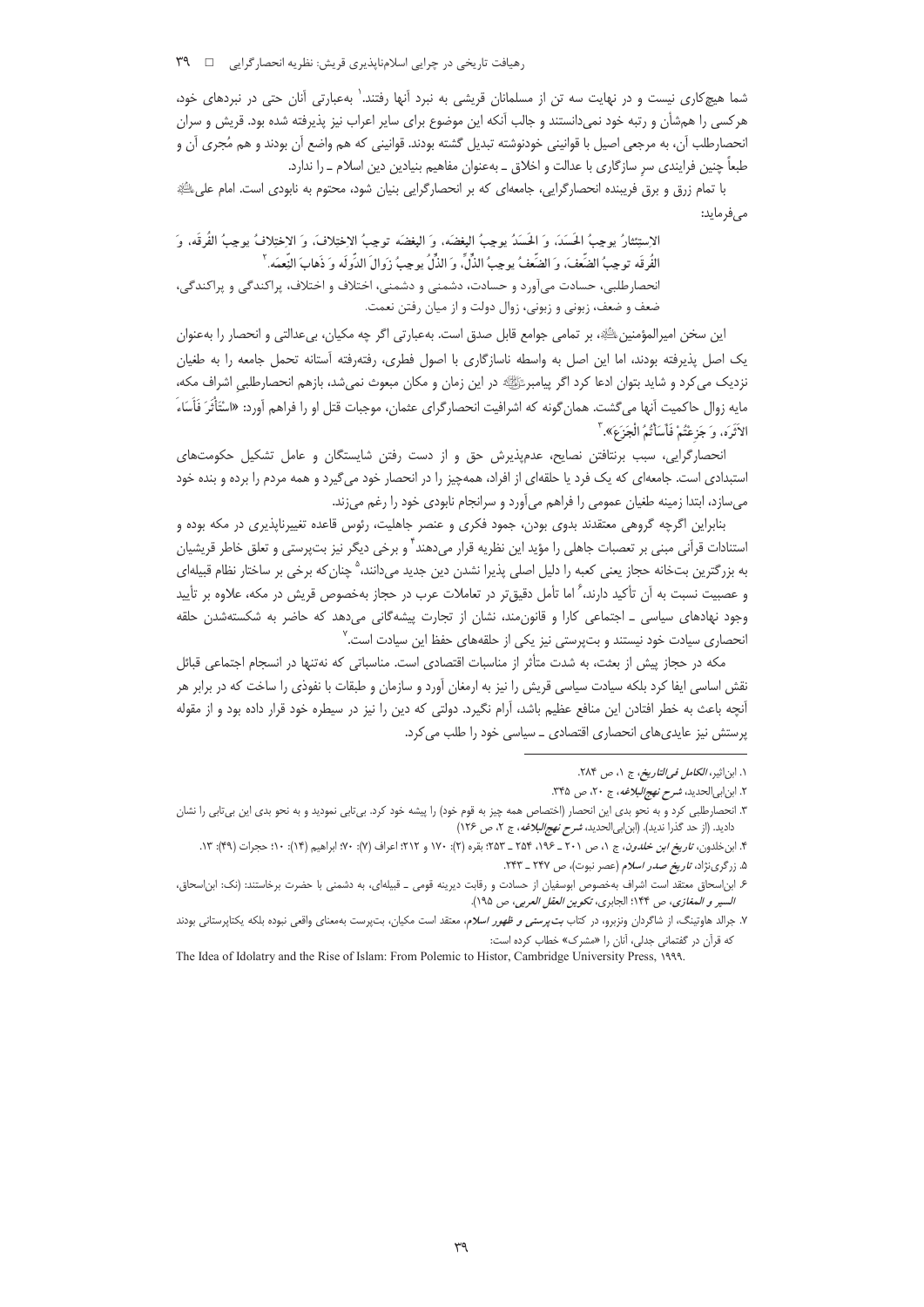#### ۴۰ [ = فصلنامه تاريخ فرهنگ و تمدن اسلامي، سال ١٠، زمستان ٩٨، ش ٣٧

اگرچه در خصوص فرضیه این نوشتار، مقاله، رساله یا اثر روش،مندی بدست نیامد که انحصارطلبی قریش و سیر دستیابی آنها به این نقطه را نشان دهد، امّا برخی از آثار پژوهشی با مسئله کلی این بحث مرتبطاند. *«بررسی جامعه شناختی عدم گسترش اسلام در مکه و شکوفاشدن آن در مدینه*» نوشته کاظم سام دلیری، یکی از این آثار است. پژوهشگر از منظر جامعهشناختی با تکیه بر ساختار قشربندی و مناسبات سیاسی، اجتماعی و اقتصادی در بستر شرایط جغرافیایی، آن دو شهر را بررسی کرده و علت مقاومت اشراف قریش در عدمپذیرش اسلام را مغایرت آموزههای اسلام با باورها و سنتهای موجود میداند. مقاله *«بررسی علل تقابل قبیله قریش و قبایل تابع با پیامبر گرامی اسلام*ﷺ» اثر مهدی هادی که ضمن اشاره به جایگاه اجتماعی و اقتصادی قبیله قریش نزد قبایل شبهجزیره عربستان، عدمپذیرش اسلام را بهدلیل ترس از دست دادن تمامی این امتیازات می،داند. مقاله *«جامعهشناسی تاریخی دوران بعثت*» از مجید کافی نیز از دیگر مقالاتی است که به این مسئله با رویکردی اعتقادی پرداخته است.

این نوشتار با رویکردی تاریخی، عوامل و پشتوانههای شکل گیری انحصارطلبی قریش را مورد مطالعه قرار میدهد، و اینکه چگونه جغرافیا بر نحوه تأمین معیشت و انتخاب اقتصاد، تأثیرگذار شد و در نهایت، به بررسی این نکته می پردازد که سیاست درپیش گرفتهشده برای امنیتبخشی به این جامعه، چگونه باعث ساخت طبقهای قدرتمند شد که حتی فرهنگ را سیاستگذاری کرده و از عواید اقتصادی آن بهرهمند شد. سیطرهای که اقتصاد، پشتوانه آن بود و قدرتی فراقانون برای خود ساخته و انحصاری تام را پدید آورده بود.

انحصاری که به پشتوانه اقتصاد، مرزهای بیابان حجاز را درمی;نوردید و ایران، بیزانس، مصر و یمن را بازار کالاهای خود قرار میداد و تجارتی پرسود را نصیب حلقه اشراف مکه میساخت. این شرایط جامعهای در مکه ساخت که ساکنان آن تنها نظارهگر عمیق شدن شکاف طبقاتی در این شهر و تسلط انحصاری بزرگان بر سرنوشت خود بودند، انحصار و تحمیلی همهجانبه كه بدون اجازه اشراف، حتى حق انتخاب عقيده خود را نداشتند.

### ساختار سياسي، اچتماعي، اقتصادي و قشر پندي شهر مکه

بسیاری از مورخین و مستشرقین، به حکم عبارت عرب جاهلی، هرگونه ساختار سیاسی و سازوکار سازمانی فراگیر در حجاز ــ و به تبع أن مكه \_ را نفي مي كنند. البته روابط قبيلگي و علقههاي عصبيت مؤيد اين امر است. اما به نظر مي رسد وجود سلسله مراتب در تیرههای یک قبیله و پیمانهای مهم سیاسیِ مورد قبولِ تمامی طوایف ــ همانند آنچه در مورد ماههای حرام و بهعبارتی «احلاف» منعقد گردیده ـ اعراب را از جرگه ملتهای بدون سازمان و سیاست جدا کرده و ذهن را بهسوی ملتی می برد که قوانین خود را بر پایه ریشههای فرهنگی و منافع اقتصادی بنا کرده و مدیریت این جامعه توسط طبقه اشراف اعمال میشود. دولتی که قواعد اداره جامعه را تعیین و با نفوذ و قدرت سیاسی و اقتصادی خود، اقتدارش را میان تمامی ساکنان شبهجزیره به نمایش گذاشته است. تحریم شعب ابیطالب و یا تصمیم گروهی بر قتل پیامبرﷺ نمونهای از این اقتدار انحصارگرا است. وجود ساختار سیاسی قدرتمند در ذیل اقتصاد بازرگانی، نگاهی تجارت مآبانه در تصمیمگیریها ايجاد مي كند. تصميماتي كه نتيجه آن لاجرم حفاظت از سيادت و انحصار حلقه اول اشراف مكه است.

رسول اکرمﷺ در چنین جامعهای مراحل اولیه دعوت خود را آغاز کرد. دعوتی که با مقاومتی شدید روبهرو شد. دعوتی که بنای اُن، نه قبضه قدرت و تغییر دولت بلکه تحول قلوب و تغییر جهان،پینی بود که اگر تفویض قدرت ــ با همان ساختار انحصاری ــ ملاک آن بود، خودِ مکیان بارها پیشنهاد پیش کشی آن را داده بودند.` اما دعوت به عدالت اجتماعی و اخلاق، مقوله|ی سازگار با انحصارگرایی نبود و همین عامل، تقابل اساسی بین او و قریش را رقم میزد. اما چه شد که جامعه مکه، به جامعهای طبقاتی تبدیل گشت و زیست ساده آنها، مبدل به زندگی اشرافی و مهمتر از همه انحصارگرا شد؟ به نظر میرسد پاسخ این پرسش در منظومه جغرافیا، سیاست، اجتماع، اقتصاد و فرهنگ مکه قابل بررسی باشد.

۱. عتبه بن ربیعه به نمایندگی از دارالندوه به پیامبرﷺ پیشنهاد داد که: آمادهایم تا برای تو آن اندازه ثروت و مکنت فراهم آوریم که از همه ما توانگرتر شوی و همچنین حاضریم در صورتی که از دعوت خود دستبرداری تو را به ریاست و سلطنت خود بگماریم و هیچکاری را بدون رأی و فرمان تو انجام ندهيم ...». (ابن كثير، *البداية و النهاية*، ج ٣، ص ٤٣)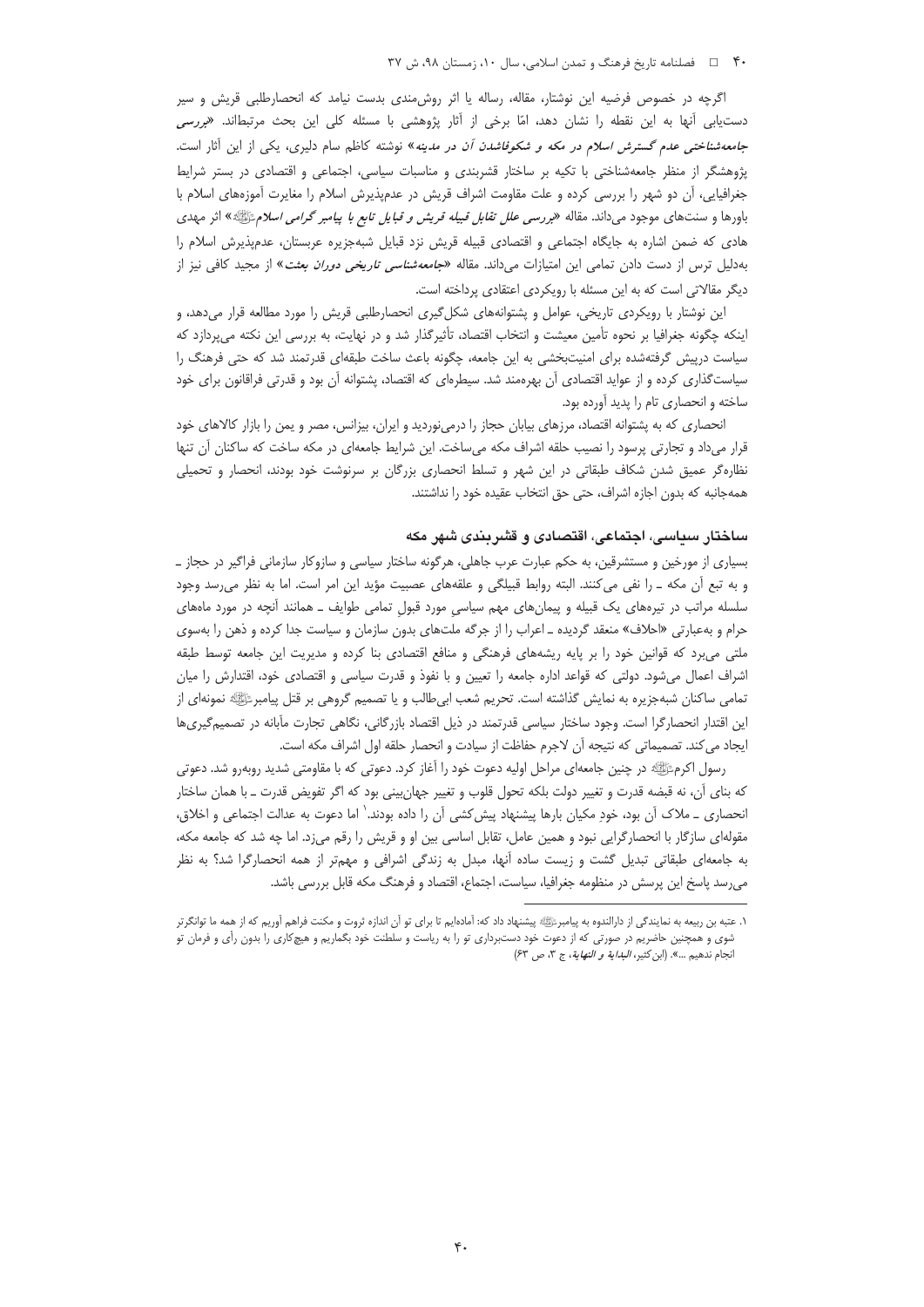#### الف) حغر افياي مكه

مکه، طبق مشهور، از شهرهای حجاز است.<sup>۱</sup> هرچند یاقوت حموی در *«معجم البلدان*» اُن را از شهرهای تهامه دانسته است.<sup>۲</sup> مهمترین عامل شهرت مکه، کعبه است که درون درمای به نام بطحاء واقع شده و کومهای اطراف آن، مانند دایرمای آن را فراگرفتهاند.<sup>۳</sup>

شرایط جغرافیایی مکه موقعیتی را فراهم ساخته بود، تا برخورداریهای طبیعی ساکنانِ آن ـ از حیث تأمین غذا و کشاورزی و دامداری ــ تقریباً غیرممکن باشد. به گفته اصطخری، آب در سراسر مکه روان نیست مگر اندکی ٔ و این کمبود آب در کنار نبود زمین مناسب در آن محیط خشک کوهستانی، مجاوران کعبه را در رنج قرار داده بود. کمبود آب در مکه و کفاف ندادن آب زمزم، مردم حرم را بر آن داشته بود تا در ایام حج برای تأمین آب از چاههای کر آدم و خم ــ که متعلق به بنی مخزوم بود \_ آب برداشته و آن را با توشهدان و مشک به مکه رسانده و سپس در صحن کعبه به حوضهایی که با پوست ساخته شده بود، ریخته تا حاجیان از آن استفاده کنند.<sup>۵</sup>

در کنار کمبود آب، سیلابهای فصلی بهخصوص در پاییز، ساکنان این منطقه را تهدید میکرد. مانند سیلی که در دوره جرهمیان به ویرانی کعبه منجر گردید و یا سیلی که در زمان خزاعه جاری شد و به فاره معروف شد. ً

جغرافیای مکه علاوه بر معیشت سخت، در بافت مسکونی، محیطی متراکم را به وجود آورده بود. این سرزمین لم یزرع، دارای درههایی بود که هر کدام را شعب میگفتند و معمولاً به نام خاندانهای قریش معروف بود؛ مانند شعب بنیهاشم، شعب ابنءامر و …، ٌ و یکی از علل وقوف در درمها از سوی قریش نیز دشواری تهیه آب دانسته شده است. ٛ

با وجود شرايط سخت جغرافيايي، علاقه اعراب به كعبه، باعث تداوم زندگي در اين منطقه بود. معيشتي كه بهواسطه دشواریهای طبیعی، نیازمند انسجام اجتماعی و تکیه بر تواناییهای فردی و قبیلگی بود. تواناییهایی که سرانجام سیاسی ـ اقتصادي چشمگيري را به ارمغان آورد.

### ب) اجتماع و سياست مكه

هرچند مکه، براساس آیات قرآن کریم،` قدمتی بیش از بازسازی کعبه به دست حضرت ابراهیم داشته است، با این حال، فاقد ویژگے های شهری بوده و با حضور قصے بن کلاب سازمان شهری به خود گرفته است. چراکه فرزندان عدنان که بعدها به قریش شهره شدند، پیش از اسکان در مکه مانند سایر قبائل پراکنده در صحرا، بهصورت کوچنشینی زندگی می کردند.

زید، که به علت دور افتادن از خویشان و زندگی در میان قبیله عذره به قصی شناخته شده بود، `` پس از شناختن حسب و نسب خود، برای یافتن بستگان و انجام حج به مکه رفت،'` و پس از ازدواج با دختر رئیس قبیله خزاعه، درپی تثبیت جایگاه خویش برآمد و در نهایت قدرت را در این شهر بهدست گرفت.<sup>۱۲</sup> ابن خلدون از او به نام مجمع و بهمعنای جمع کننده فرزندان پراکنده عدنان نام میبرد. <sup>۱۲</sup> او در استقرار قریش، قرابتهای عشیرهای را مفروض داشت و آنها را بر اساس ترتیب نسبی جای داد.<sup>'</sup>

١. مقدسي، احسن التقاسيم في معرفة الأقاليم، ج ١، ص ٤٩: اصطخرى، المسالك و الممالك، ج ١٤، ص ١٩.

- ٢. ياقوت حموى، معجم *البلدان*، ج ٢، ص۶٣.
- ٣. يعقوبي، *تاريخ يعقوبي*، ج ١، ص ٩۴؛ ياقوت حموي، *معجم البلدان*، ج ۵، ص١٨٧.
	- ۴. اصطخري، *المسالک و الممالک*، ج ۱۴، ص ۲۰.
	- ۵. ازرقبی، *اخبار مکه و ما جاء فیها من الأثار*، ج ۱، ص۱۱۲.
		- ۶. همان، ج ۲، ص ۱۶۶.
		- ۷. یعقوبی، *تاریخ یعقوبی*، ج ۱، ص ۲۴۰.
			- ۸. همان، ص ۲۳۷.
			- ۹. عنكبوت (٢٩): ۶۷. ۱۰. ابن د<sub>ر</sub>ید، *الاشتقاق*، ص ۱۹.
		- ١١. طبرى، تاريخ الرسل و الملوك، ج ٢، ص ٢٥٥.
	- ١٢. ازرقي، *اخبار مكه و ما جاء فيها من الآثار*، ج ١، ص ١٠٥.
		- ١٣. ابن خلدون، *تاريخ ابن خلدون*، ج ٢، ص ۴۰۰.

١۴. ابن هشام، *السيرةالنبويه*، ج ١، ص ١٠٣.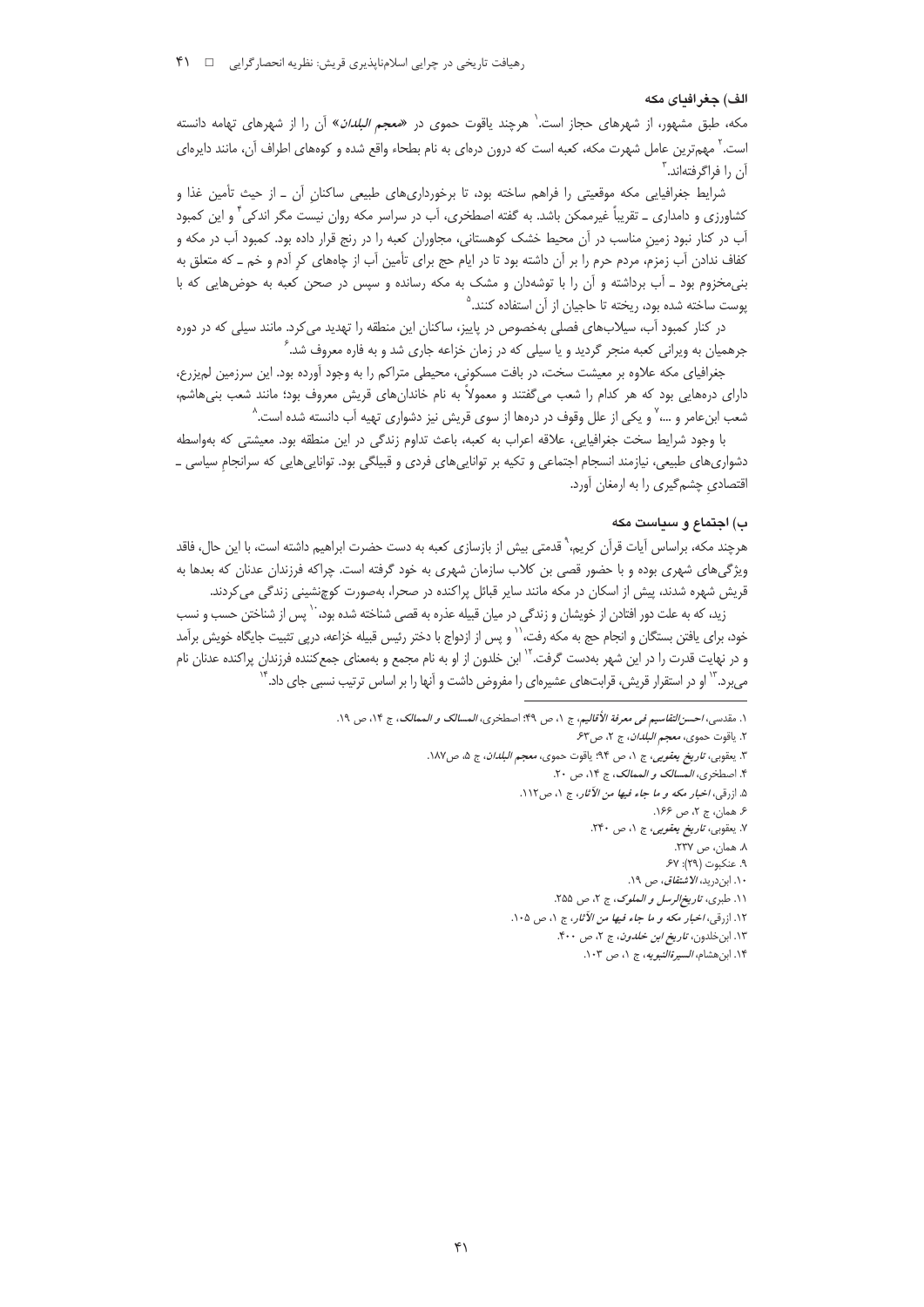#### ۴۲ = فصلنامه تاريخ فرهنگ و تمدن اسلامي، سال ١٠، زمستان ٩٨، ش ٣٧

یعقوبی از قصی بن کلاب، بهعنوان مؤسس سنتهای مقدس و خدشهناپذیر در امور دینی و اجتماعی یاد می کند.` سنتهایی مانند سقایت، رفادت، حجابت، قیادت و لواء که در محلی به نام دارالندوه برای چگونگی انجام آنها و انتخاب صاحب منصبان آن، تصمیمگیری میشد.<sup>۲</sup> به رغم اینکه همه قبایل مکه قدرت بلامنازع قصی را پذیرفته بوده و کارهای او را چون حکم دینی واجبالاطاعه میدانستند، <sup>۳</sup>وی چارهای جز به رسمیت شناختن قدرت سایر قبایل نداشت <sup>۳</sup> و این امر را که كه منجر به تضمين امنيت هرچه بيشتر مكه مى شد، با تأسيس دارالندوه محقق كرد.

مجلس مشورتی دارالندوه، باعث شد نوعی نظام شورایی در مکه شکل گیرد تا در مسائل پراهمیت، شیوخ به اعلام نظر بپردازند.<sup>۵</sup> شاید بتوان ادعا کرد که قصی، چگونگی حکمرانی و ایده تأسیس دارالندوه را از سیستم حکومتی یونان و روم اقتباس کرده باشد، چراکه پیشتر گفته شد که قصی در بین قبیله قضاعه و در مناطق زندگی بنیءذره پرورش یافت<sup>۲</sup> و رومیان، ساکنان آن ـ یعنی قضاعه ـ را بهکار میگرفتند.<sup>۷</sup> حتی منابع تاریخی از نفوذ حکومتهای متقدم یونان به قضاعیها سخن گفتهاند که این نفوذ در نهایت آشنایی مردمان این نواحی با حکومتگری و شیوههای آن را رقم زده است. <sup>^</sup>

دارالندوه محل مشورت و رایزنی درباره امور مربوط به جنگ و صلح نیز بود.<sup>۹</sup> بلاذری معتقد است هرکس اراده ازدواج داشت، به دارالندوه مراجعه می کرد. حتی دختران جامه عروسی در آنجا بر تن کرده یا آنجا جامه را میبریدند و سپس آن را به خانه میبردند. پسران نیز در این محل ختنه میشدند. `` غلامان و کنیزان خطاکار نیز در آنجا محاکمه، مجازات و یا بخشیده میشدند.``

در دارالندوه، دفاتری اقتصادی وجود داشت که میزان سرمایه هر شریک تجاری در کاروان در آنها به ثبت میرسید و نیز مسئول خاصی برای ثبت و تنظیم این اسناد مشارکت، تعیین میشد. این اسناد در همین مکان نگهداری میشد تا کاروان از سفر بازگردد. کاروان های تجاری از محل دارالندوه و با بدرقه مکیان عازم سفر می شدند و هنگام بازگشت نیز استقبال از آنها در محل دارالندوه صورت می¢رفت.<sup>۱۲</sup> سود حاصل از سفر نیز در همین مکان، محاسبه و بنا به سهم شخص، تعیین و پرداخت و در بیشتر مواقع، بالاترین سود نصیب سهامداران میگردید. از اینرو، تجار طراز اول، اصل سرمایه را در دارالندوه ذخیره می کردند تا زعیم کاروان، سرمایه کافی را برای به راه انداختن کاروان بعدی در دست داشته باشد. همچنین بزرگان، اشراف و سرمایهداران، درباره پیمانها و قراردادهای تجاری در دارالندوه مشورت م*ی ک*ردند.<sup>۱۳</sup>

پس از مرگ قصی، علی رغم اینکه عبدالدار جانشین او بود ولی شرافت و منزلت عبدمناف، وی را به سروری قریش رساند.<sup>۱۴</sup> سیادت قریش در دوره هاشم نیز، مرزهای مکه را درنوردید و نفوذ وی در میان سایر قبایل و حتی کشورهای همسایه، اوضاع مالی و تجاری مکه و جزیرةالعرب را متحول ساخت.<sup>۵</sup>

اقدامات هاشم كه از قریش، طایفهای پرعزت و بی رقیب در میان تمامی اعراب ساخت، به شرح زیر است:

الف) پایاندادن به سنت اعتفاد و تغییر آن به مضاربه.<sup>۷۰</sup> به این معنا که تاجر ورشکسته بهجای خودکشی به واسطه

٣. همان.

١. يعقوبي، ت*اريخ يعقوبي*، ج ١، ص٢٣١ ـ ٢٣٠.

۲. ازرقبی، *اخبار مکه و ما جاء فیها من الآثار*، ج ۱، ص ۱۱۰ \_ ۱۰۹.

۴. زرگرینژاد، ت*اریخ صدر اسلام* (عصر نبوت)، ص ۱۰۳ \_ ۱۰۲

۵. طبری، ت*اریخ الرسل و الملوک*، ج ۳، ص ۸۱۱.

۶. زرگرینژاد، ت*اریخ صدر اسلام* (عصر نبوت)، ص ۱۰۴.

٧. ابن خلدون، ت*اريخ ابن خلدون*، ج ٢، ص ٢٩٨.

٨. الزركلي، الاعلام قاموس تراجم لاشهر الرجال والنساء من العرب و المستعدبين و المستشرقين، ج ٥، ص ١٩٩.

۹. كانوا ينتدون فيها فيتحدثون و يتشاورون في حروبهم و امورهم و يعقدون الالويه. (بلاذري*، فتوح البلدان*، ص ۵۲ و ۷۸).

۰۱. همان.

۰۱۱. مقدسی، *البدء والتاریخ*، ج ۴، ص ۱۲۷.

١٢. جوادعلى، *المفصل فى التاريخ العرب قبل الاسلام*، ج ۴، ص ۴۵.

۱۳. صالح، *عرب کهن در آستانه بعثت*، ص ۱۷۷.

۱۴. نویری، *نهایة الارب فی فنون الأدب*، ج ۱۶، ص ۳۰ \_ ۲۹.

١۵. ابن سعد، *الطبقات الكبرى*، ج ١، ص ۶۴ ـ ۶۱.

١۶. سيوطى، درالمنثور فى تفسير بالماثور، ج ع، ص ٣٩٧.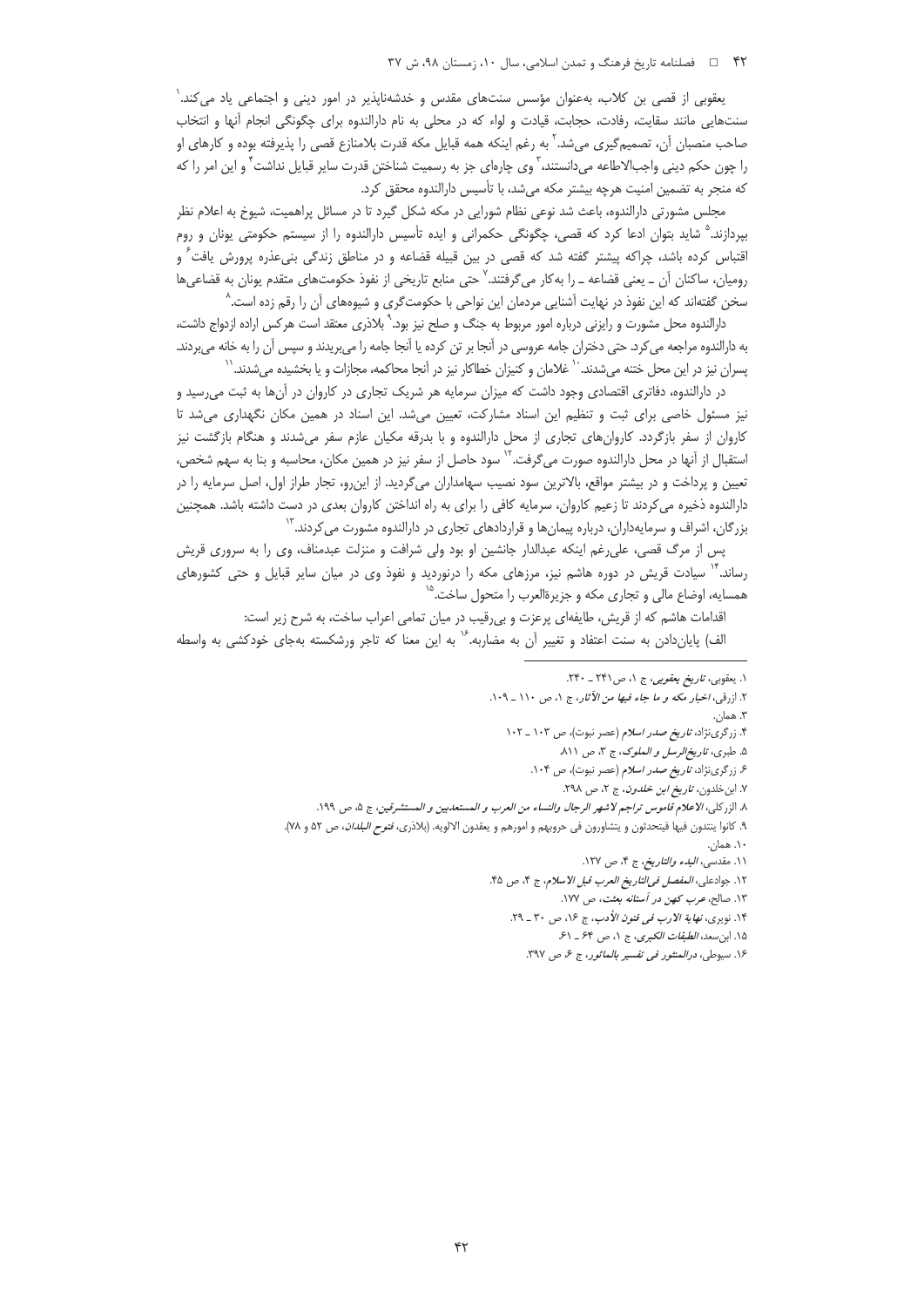رهیافت تاریخی در چرایی اسلامناپذیری قریش: نظریه انحصار گرایی \_ N \*\*

گرسنگی، توسط دیگر بازرگانان قریش شراکت و مضاربه کند و با تشکیل یک کاروان بزرگ تجاری، علاوه بر جلوگیری از كمشمار شدن تاجران كارآزموده اما بختبرگشته، توانى مضاعف براى پيشرفت قريش فراهم كند.

ب) انعقاد ایلاف با رهبران قبایلی که در امتداد مسیرهای تجاری خارجی ساکن بودند. این اقدام موجب تأمین امنیت پایدار و برخورداری همه قبائل، از رونق تجاری شد.<sup>۲</sup>

ج) انعقاد پیمان با امرای بیزانسی شام، جهت تجارت در نواحی شمال و شمالغرب شبهجزیره. ٌ غزه، نخستین شهر شام بود که بازرگانان قریش بهطور رسمی وارد آن شده و کالاهای مصر و تولیدات یونان و روم را از آنجا خریداری می کردند. ٔ

پس از هاشم، سایر برادران نیز این توسعه تجاری را ادامه داده و نوفل با عراق، عبدالشمس با حبشه و مطلب نیز با یمن پیمان تجاری امضا کردند و لقب مجبرین را از آن خود کردند، چراکه با این پیمانها، مجد و عظمت و جبروت را به قریش ارزانی داشتند.<sup>۵</sup>

پس از وفات هاشم، پسر او، بزرگ قریش شد. عبدالمطلب، دارالندوه را تجدید بنا کرد و بقیه رؤسای قریش را در تکمیل اعمال قصی، عبدمناف و هاشم شریک کرد. ٔ

این روند، رفتهرفته به مکه شکلی سازمان یافته داد. سازمانی که موظف به اجرای مناسبات حقوقی نانوشتهای برای سیادت هرچه بیشتر خود بود. سیادتی که بعدها در نقل پیامبرﷺ چنین تعبیر شد: مردم تابع قریش بودند، صالحین درپی صالحین قریش و فجار هم درپی فجار قریش. ٔ

#### ج) اقتصاد مكه

پیشتر گفته شد که جغرافیا، جبر خود را بر این شهر وارد ساخته بود و مکیان را ناچار به سوداگری و تجارت برای تأمین معیشت خود کرد.<sup>۸</sup> بازرگانی، شغلی دیرپا و نام آشنا برای اهالی حجاز بود، بهگونهای که برخی معتقدند تجارت از دو هزار سال پیش از میلاد پیامبر اسلامﷺ ادامه داشته و از این٫رو در تورات نیز نام تجارت عرب ذکر شده است. ْ

علاوه بر تجارتییشگی مکیان، موقعیت مکه بهعنوان یکی از شریانهای اصلی بازرگانی جهان بسیار پراهمیت بود و شریانهای دیگری به جانب شرق و شمال شرقی از آن منشعب میگردید و به موازات آن شریان اصلی دیگری عبور می کرد که در عرصه بازرگانی آن روزگار، ارزش و اهمیتی خاص داشت. مقصود از این شریان دوم، راه آبی دریای سرخ است که به هند میپیوست. از همین رو، حجاز به مثابه پلی بود که سرزمین شام و حوزه مدیترانه را به یمن، حبشه و سواحل اقیانوس هند مرتبط میساخت. برخورداری از چنین موقعیتی در پدید آمدن شهرهای تجاری حجاز که به منزله مراکز بازرگانی، بر سر راه دریا واقع شده بود، تأثیر بهسزایی داشت. ٔ

سامان یابی تجارت مکه، در دوره قصی بن کلاب آغاز شد. چراکه به دستور او تاجران غیرقریشی که به مکه وارد میشدند، موظف به پرداخت مالیات عشر شدند.<sup>۱٬</sup> این عشر، می¤وانست کالا یا وجهنقد باشد. در حقیقت معاملات اعراب با پول رایج دو امپراطوری همسایه آنان بود. اما اغلب معاملات دیناری با سکههای رومی و درهمی با سکههای ایرانی انجام میشد. ٔ

۱۲. زیدان، *تاریخ تمدن اسلامی*، ج ۱، ص ۱۰۱.

١. افغاني، *اسواق العرب في جاهلية و الاسلام*، ص ۵۰.

٢. جوادعلى، *المفصل فى التاريخ العرب قبل الاسلام*، ص ۶۷.

۳. یعقوبی، *تاریخ یعقوبی*، ج ۱، ص ۲۴۳ و ۲۴۴.

۴. جوادعلي، *المفصل في التاريخ العرب قبل الاسلام*، ج ۴، ص ۶۹. ۵. طبري، تاريخ الرسل و الملوک، ج ٢، ص ٢٥٢.

۶. مونس، ت*اریخ قریش، ص* ۱۴۲.

٧. ابن حبيب بغدادي، *المنمق في اخبار القريش، ص* ٧.

٨. فروخ، ت*اريخ الجاهليه*، ص ۴۲.

٩. لوبون، تمدن اسلام و عرب، ص ٩٤ \_ ٩٣.

١٠. سالم، ت*اريخ الدولة العربيه*، ص ٢۴۶.

١١. مسعودي، *مروج الذهب و معادن الجوهر*، ص ١۴٢٠.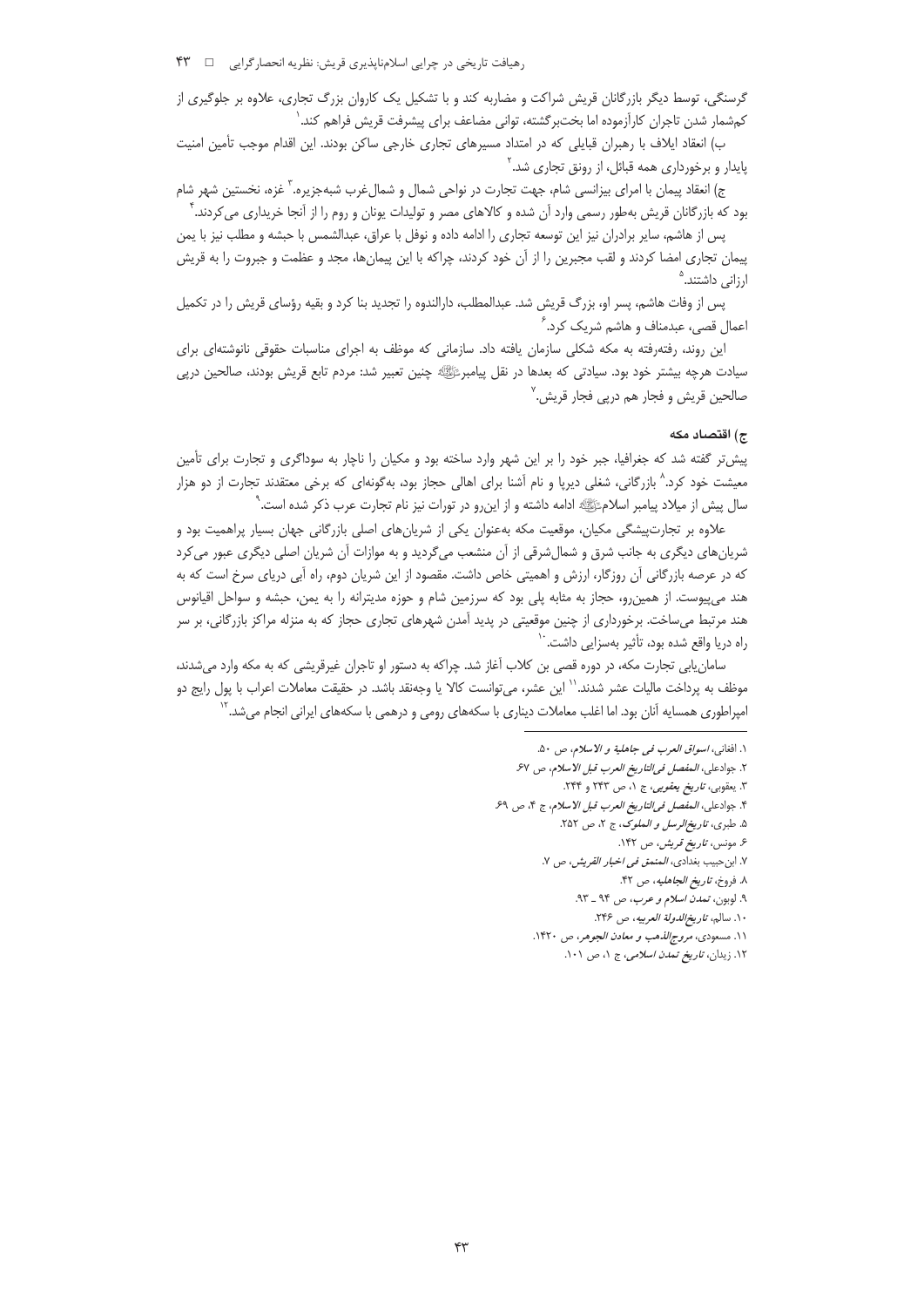بنابراین مکه پیش از بعثت، دهکدمای دور افتاده و فارغ از هیاهوی جهان نبود بلکه شهری تجاری، پرازدحام و ثروتمند بود و تقریباً مرکزیت بازرگانی میان اقیانوس هند و مدیترانه را به خود اختصاص داده بود.'

به هر روی این نظام اقتصادی، وابسته به زراعت و کشاورزی بود، چراکه محصولات کشاورزی علاوه بر تأمین مواد غذایی و خوراک ساکنان، سود تجاری خوبی را نصیب بازرگانان می کرد. سودی که در سرزمین غیرقابل کشتی مانند مکه، قابل حصول نبود و نگاه زیرکانه سوداگران را به طائف خیره ساخته بود.

طائف، مانند یثرب، خیبر، فدک و تیماء از مناطق حاصلخیز و قابل کشت و زرع حجاز بهشمار می رفت. این شهر با شرایط مساعد جوّی و طبیعی، مرکز اسکان شماری از قبایل مانند ثقیف شد.<sup>۲</sup> مکه بسیاری از مالالتجاره اقتصادی خود را از بازارهای طائف تهیه می کرد و بهسبب ییلاقی بودن، اشراف قریش در آنجا خانه و باغ و بوستان داشتند. مکه بهترین بازار برای محصولات کشاورزی طائف بود و نزدیکی راه، مانع از فاسد شدن میوه و ترهبار میشد. ٔ

قریشیان بر اساس توان اقتصادی خود ـ که قدرت سیاسی را نیز بهدنبال داشت ـ بر طائف سلطه پیدا کرده و با خرید بخشهایی از اراضی آن، جای پای خویش را محکم کردند و ازاین٫و طائف را بستان مکه نامیدند. <sup>۲</sup>

گویا هاشم بهوسیله پوستهای دباغیشده و چرمهای با کیفیت و ارزان طائف، توانست نظر مساعد حاکمان بیزانس را برای تجارت جلب نماید.<sup>۵</sup> البته پارچهها و حریرهای مرغوب یمنی نیز در این رأی بیتأثیر نبودند. کالاهایی که قریش در خريد و فروش آن به توانايي هاي لازم دست يافته بود.

#### روابط تجاری با مرزهای روم

مرزهای شمال و شمال غربی شبهجزیره حجاز، علاوه بر اینکه محل رشد رهبر اصلی قریش یعنی قصی بن کلاب بود، همچنان محل سکونت اعراب نیز بهشمار میرفت. اعرابی که در زیر سایه امپراطوری روم، به فرهنگ شهرنشینی و مظاهر تمدنی قابل اعتنایی دست یافته بودند. هرچند مهمترین علت وجاهت چهره رومیان در میان مکیان، سابقه تجارت پرسودی بود که از دوره ایلاف به بعد با این مناطق داشتند.

اگرچه بیزانسیان علاقه چندانی به تجارت با اعراب نداشتند و معتقد بودند که اعراب باید از سوریه متمدن دور باشند؛ اما جذابیت تولیدات هند و اشتیاق مردم روم، آنان را ناگزیر به پذیرش تجار عرب می¢رد. ً نماینده بیزانس در این پیمان تجاری حاکم بصری بود.<sup>۷</sup> شهر بصری، در حقیقت مرزداری از سرحدات امپراطوری را برعهده داشت و برج و بارو و استحکامات نظامی خاصی داشت و بهواسطه وظیفه تعریف شده خود، شهرت سلاح و زرههایش زبانزد مردمان آن عصر بود. طبیعی بود که برای امنیت هرچه بیشتر این شهر، بازارهای تجاری، بخصوص بازارهای پرازدحام، در بیرون از باروی شهر تشکیل شود.^

همه اهتمام مکیان این بود که روابط حسنه خود را با شام و یمن مستحکم نگهدارند، چراکه تجارت آنها در درجه اول با این دو منطقه بود و هرگونه سستی در روابط می¤وانست بر پیوندهای تجاری آنها اثرگذار باشد؛ و از سوی دیگر مصلحت دولت روم نیز در این بود که برای امنیتبخشی به مسیر تجاری دریای سرخ ـ که عمده کالاهای جنوب عربستان، هند و شرق آفریقا از این طریق به روم میرفت ــ رضایت بزرگان مکه و بهعبارتی قریش را جلب کند. ْ

این رضایت تجاری که توسط روم و با مشوق ها و زمینهسازی های فرهنگی صورت گرفته بود، ریشه در وقایع سالیان دورتری داشت. دو امپراطوری ایران و روم، هریک خواهان استفاده حداکثری از اعراب ساکن مرزهای خود، به جهت ایجاد

١. گیب، اسلام: بررسی تاریخی، ص ۴۲.

٢. جوادعلى، المفصل في التاريخ العرب قبل الاسلام، ج ٤، ص ١٤۶.

٣. صقر، الطائف في العصر الجاهلي و صدر الاسلام، ص ٣٠ \_ ٢٠.

۴. عبيدي، الطائف و دور قبيلة ثقيف العربيه، ص ٨.

۵. يعقوبي، *تاريخ يعقوبي*، ج ١، ص ٣١٣: ابن *حبيب، المُحَبَّر،* ص ٣٢.

۶. لوبون، تمدن اسلام و عرب، ص ٧٠١. ٧. ابن هشام، *السيرة النبويه*، ج ١، ص ١۶۶.

٨. سالم، ت*اريخ الدولة العربيه*، ص ٢۶٠.

۹. جوادعلى، *المفصل فى التاريخ العرب قبل الاسلام*، ج ۴، ص ۱۲۵.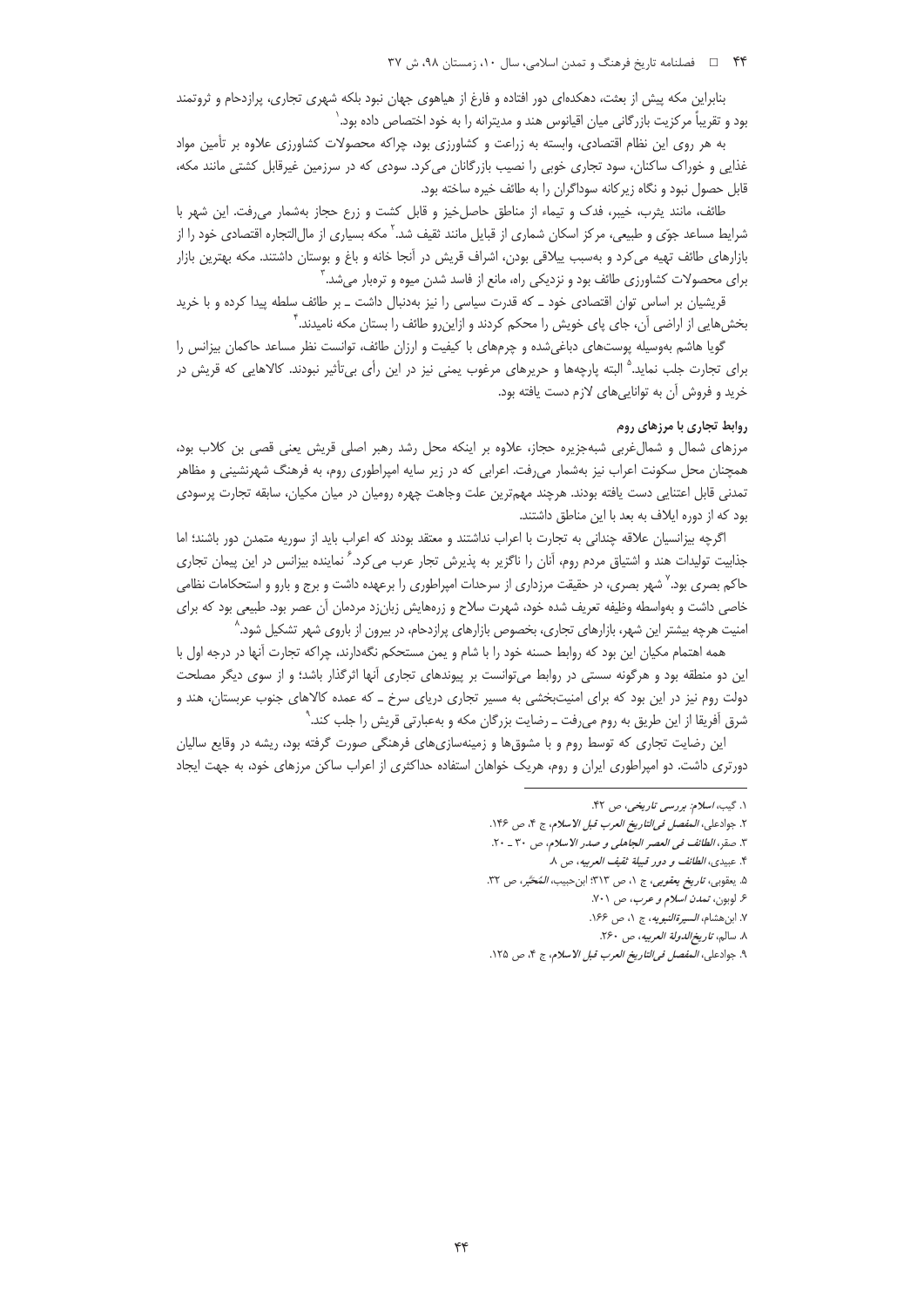رهیافت تاریخی در چرایی اسلامناپذیری قریش: نظریه انحصارگرایی □ ۴۵

سپردفاعی در برابر تهاجم یکدیگر بودند. سرانجام اعراب غسانی، بهواسطه تبلیغ مبشران مسیحی، به دین مسیحیت یعقوبی درآمدند و تابع روم شدند` و علیرغم آنکه مرزهای روم را از تاختوتاز اعراب بادیه نگه میداشتند، در رقابت با اعراب حیره از حمايت روم محروم بودند.<sup>۲</sup>

در عین حال امپراطوری روم شرقی، حبشه را نیز ـ بهعنوان یکی از مستعمرات خود ـ مسیحی نمود و بعدها مسیحیان این کشور، به یعقوبیان گرویدند.

امیراطوری ایران نیز پس از کش وقوس هایی، یمن را یکی استان های خود اعلام کرد و برای آن فرماندار تعیین کرد. هرچند غلبه دین مسیحیت در یمن، برای ایرانیان ساسانی که در ساخت کلیسا برای مسیحیان مشارکت داشتند، مشکلی ایجاد نمی کرد.<sup>۲</sup> اما جدا شدن یمن از روم، یعنی رسمیت یافتن مسیر انحصاری تجارت قریش از بیزانس تا دریای سرخ و سود و سیادت هرچه بیشتر قریش.

# روابط تجاری با مرزهای ایران

علاوه بر هاشم، سایر برادران او نیز برای انعقاد پیمانهای تجاری تلاشهای بسیاری نمودند. در این میان نوفل، با مرزبان بحرین، به نمایندگی از امپراطوری ایران، پیمان تجاری منعقد ساخت.<sup>۵</sup> اما برخلاف تجارت با مرزهای روم \_ بهدلیل انحصارطلبی قریش ـ رونق چشمگیری در تجارت با مرزهای ایران صورت نگرفت.

یمن یکی از این مناطق پرسود بهشمار می رفت و مکیان ناچار بودند برای سیطره بر انحصار تجاری این منطقه، با حیره وارد رقابت شوند.

حاکمان منذری، حیره را از تبار لخمیان ذکر کردهاند که اصالتی یمنی داشته و به همراه برخی دیگر از قبایل عرب، از یمن به عراق مهاجرت کردند و در نهایت مورد توجه دربار ساسانی قرار گرفته و مرزداران رسمی مرزهای غربی امپراطوری گشتند. <sup>⁄</sup>

اصالت یمنی اعراب خاندان بنی لخم در حیره، تجارت با سرزمین مادری را بدیهی می نمایاند اما اغلب کاروان های تجاری این مسیر، از آن قریش بود و آنان تمایلی برای حضور رقبا نداشتند.

این رقابت در جنگ های فجار که علیه حیره و هم پیمانان او شکل گرفت، به اوج خود رسید. این نبرد با حمله به کاروان اعزامی منذر بن نعمان از سمت حیره بهسوی بازار عکاظ آغاز شد و قریش و هم پیمانان او موفق شدند با شکست و غارت این کاروان، سلطه خود را بر این راه تجاری اعلام کنند.<sup>۷</sup>

اعلام برتری مکه، تجارت یمن و حیره را که هر دو از مستعمرههای امپراطوری ساسانی بهشمار می رفتند، عملاً غیرممکن ساخت و هیچ بعید نیست که اساساً این حمله به تشجیع تجار بزرگ مکه به قصد اضرار به ملوک حیره و هراس در کاروانهای آنها جهت چشمپوشی از تردد در این مسیر تجاری باشد.

شاید این ناخشنودی تجاری، به تقویت حس ایران گریزی و مرور داستانی انجامید که زادگاه آن نیز مرزهای ایران است: شاپور دوم (ذوالاکتاف) دهمین پادشاه ساسانی (۳۱۰ ــ ۳۷۹ م) که در شانزده سالگی زمام امور را بهدست گرفت، برای دفع فتنه اعراب راهزن، به هجر حمله کرد که مسکن قبایل تمیم، بکر بن وائل و عبدالقیس بود. از این قبایل بسیاری را کشت و برای تنبیه بیشتر آنها چاههای آب را ویران کرد تا مانع دستیابی آنها به آب شود. سپس به غرب عربستان، سوریه و شهرهای یمامه، بکر و تغلب تاخت.<sup>^</sup>

۱. أرمسترانگ، *محمد، زندگی نامه بیامبر اسلام تأیلیه، ص ۶*۷

٢. ياقوت حموى، معجم *البلدان*، ج ۴، ص ٢٠٢ \_ ٢٠٣.

۳. آرمسترانگ، *محمد، زندگیiامه پیامبر اسلام تکیلیه*، ص ۶۸

۴. بهعنوان نمونه خسروپرویز دو کلیسا برای همسرش مریم و یک کلیسای بزرگ برای سوگلی|ش شیرین آرامی بناکرد: (مشکور، گفتاری درباره دنیکرد، ص ۱۱۱۹)

۵. ابن هشام، *السيرةالنبويه*، ج ١، ص ١۶۶.

۶. ياقوت حموي، *معجم البلدان*، ج ٢، ص ٣٣١ ـ ٣٢٨.

٧. افغاني، *اسواق العرب في جاهلية و الاسلام*، ص ٢٧٩.

٨. طبرى، تاري*خ الرسل و الملوك*، ج ٢، ص ۵۵ ـ ۵؛ مقدسى، *البدء والتاريخ*، ج ٣، ص ١۶٠.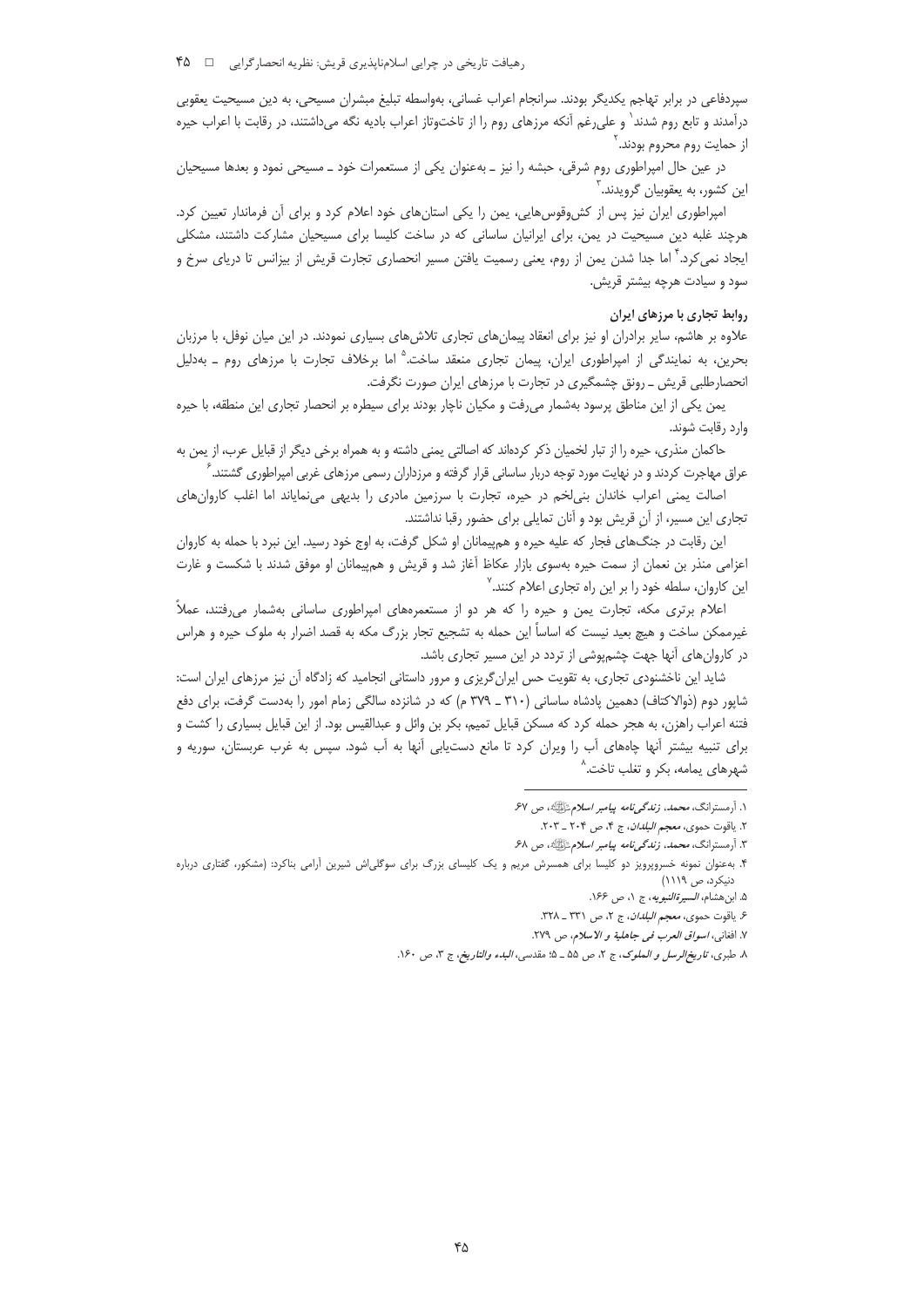با حمله به طایر، رهبر غسانیها، و تعقیب او تا قلعهای در یمن، این حملات به اوج خود رسید. در نهایت پادشاه برای تنبیه غسانیان و نشاندادن ضرب شصت به دیگر اعراب، کتف آنها را سوراخ کرد. ازاینررو وی را ذوالاکتاف میخواندند. ٰ

هرچند «نولدکه» \_ خاورشناس آلمانی \_ عقیده دارد که واژه ذوالاکتاف (صاحبشانهها) در حقیقت یعنی چهارشانه و بهصورت مجاز، بهمعنای کسی است که بارهای گران کشور را بر دوش خود حمل میکند.<sup>۲</sup> اما در متن بندهش (دانشنامه زرتشتی) نیز به این جنگ شاپور اشاره شده است.<sup>۲</sup>

شاپور دوم بعضی از قبایل عرب را کوچاند و برای کنترل بیشتر، در قلمرو امپراطوری ساسانی، اسکان داد. وی برای جلوگیری از یورش مجدد اعراب، سیستم دفاعی تشکیل داد که «دیوار تازیان» نام گرفت. این دیوار که ظاهراً واقع در نزدیکی شهر حیره بود، به خندق شاپور معروف شد.<sup>؛</sup>

به هر روی این داستان در کنار دیدگاه رقابت تجاری نامتوازن، یکی از مهمترین پس زمینههای منفی نسبت به مرزهای شرقی سرزمین اعراب قرار گرفت و بعدها نقش فرهنگی خود در اتخاذ تصمیمگیریهای کلان را ایفا کرد. تصمیماتی که در زمان خليفه اول و خيلفه دوم تبديل به اقداماتي اساسي شد.

#### د) فر هنگ

شهر مکه نزد اکثر ملل و نحلنویسان، بهسبب وجود کعبه، از قداست و جایگاه دینی خاصی برخوردار بود. ایرانیان معتقد بودند که روح هرمز در کعبه حلول کرده و گاهی به زیارت آن می فتند. کعبه نزد یهودیان نیز مورد احترام بود. تصویر حضرت مریم عذراء و مسیح در کعبه وجود داشت و این نشانه قداست کعبه نزد مسیحیان بود. اعراب هم که خود را متولی این مکان میدانستند، قاعدتاً در حفظ حرمت آن بسیار کوشا بودند.<sup>۵</sup>

با این حال، انجام اعمال عبادی در مکه، زیر نظر قریش صورت میپذیرفت و به همین جهت آنها خود را اهل حمس میiامیدند. حُمس (جمع أَحْمَس) در اصطلاح، عنوانی بود که بر قریش و دیگر قبایل عرب که در زیارت خانه خدا رسومی را بدعت نهاده و در اجرای آن سختگیر بودند، اطلاق میشد. ً علیرغم منافع مالی و تجاری که بر رعایت اَداب حمس برای قریش مترتب بود، باید انگیزههای سیاسی را نیز در ابداع این رسم دخیل دانست.<sup>۷</sup> این آداب و رسوم خودساخته، قریش را که بهعنوان متولی کعبه شناخته می شد، از امتیازاتی برخوردار می کرد که غیرقریش یا غیر هم پیمانان آنان را شامل نمیشد. مانند اینکه زائران کعبه، مکلف بودند که در جامههای اهل حمس، حج یا عمره بهجای آورده و غذای خود را از آنان بخرند.<sup>^</sup>

شعر بهعنوان ابزار فرهنگی و رسانهای، تضمین کننده اقتصاد و سیادت قریشیان مکه بود. هر ساله در مشهورترین بازارهای عرب ـ یعنی عکاظ، مجنه و ذیالمجاز که در انحصار قریش بود ـ شعرا و خطبا با شیوههای مختلف، برای همگان شعر و خطابه میگفتند. لوبون، معتقد است که این بازارها در وحدت بخشیدن زبانها و ترویج یک زبان، که همان زبان قریش بود، نقش بهسزایی داشتند.<sup>۹</sup>

بازار عکاظ، به واسطه برقراری در ماه حرام، محل بیان عقاید مختلف نیز بود. از این,روی مسیحیان نجران عمدتاً در

۰۱ ایرانیکا، ذیل مدخل شاهپوردوم

vs:Touraj Daryaee, "ŠĀPUR II," Encyclopædia Iranica, online edition, 2009. ۲. نولدکه، ت*اریخ ایرانیان و عربها در زمان ساسانیان*، ص ۱۲۹ \_ ۱۲۸.

۳. در دوران شاهی شاهپور، پسر هرمز تازیان آمدند و اول خُرگ رودبار را گرفتند و طی سال۱ه اهانت، به تازش روی آوردند، تا شاپور به پادشاهی رسید، آن تازیان را تارومار کرد، شهر از ایشان پس گرفت، تازیان بسیاری را نابود کرد و شانههایشان را درآورد. (مهرداد، *بندهش فرنبغ دادگی*، ص۱۴۱ ـ ۱۴۰). ۴. ایرانیکا، همان.

٥. عاملي، *الصحيح من السيرةالنبي الاعظم*، ج ١، ص ٥٧.

ع ابن|ثير، *النهاية في غريب الحديث و الأثر*، ذيل ماده «حَمس»، ج ١، ص ۴۴٠.

٧. ابن اسحاق، السير و المغازى، ج ١، ص ١٠٢.

٨. ابن حبيب، *المُحَبَّر،* ج ١، ص١٨٠.

۹. لوبو*ن، تمدن اسلام و عرب، ص* ۹۷۹.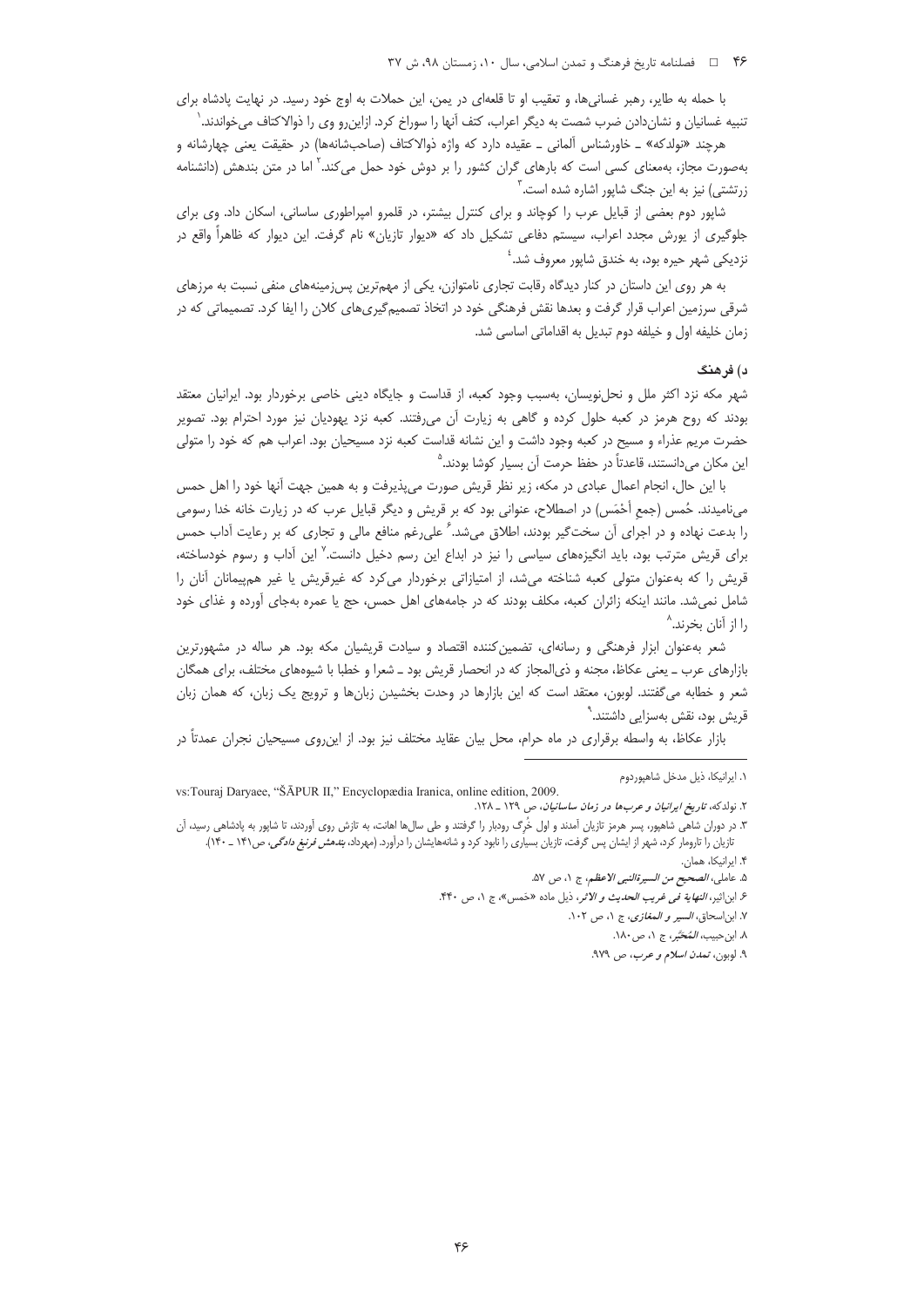همین زمان و مکان و از طریق ایراد خطبه، به تبلیغ آیین مسیحیت می پرداختند. برخی از این خطبهها مانند خطبه قس بن ساعده ایادی در آن زمان الگوی ادبیات برتر شناخته میشد. ٰ حضرت رسولﷺ قبل از بعثت، قس بن ساعده را که از مسيحيان يعقوبي بود، ديده بود. ` مسعودي مينويسد:

هنگامی که هیئت نمایندگی قبیله ایاد از نجران نزد پیامبرﷺ آمدند، آن حضرت از قس بن ساعده جویا شد. آنان گفتند وي از دنيا رفته است. پيامبرﷺ فرمود: خداوند وي را بيامرزد. هرگز او را از ياد نميبرم. گویا هنوز در ماه حرام در بازار عکاظ به او مینگرم که بر شتری سوار و در حالی که اوراقی در دست دارد، با عباراتی رسا برای مرد خطبه میخواند که ای مردم جمع شوید، بشنوید، آگاه گردید.

فرهنگ پټوستي که پهعنوان سمبل عرب حاهلي باد مرشود، در کنار گزارههاي ديگر تاريخي، لايهها و مفروضاتي جدید بهدست اندیشه ورزان میدهد. بهعنوان مثال ابوالفرج اصفهانی معتقد است که ابوسفیان، هنگامی که در مجلس یکی از احبار یهود یمن نشسته بود، از ظهور دین اسلام آگاه شد.<sup>۳</sup> آشنایی بازرگانی مانند ابوسفیان با دیگر ادیان، بهواسطه رفتوآمدهای تجاری، شاید چندان تعجب برانگیز نباشد؛ اما اینکه قریش به هنگام بازسازی بنای کعبه، از یکی از احبار یهود یمن خواست تا از آنچه در کتابشان در مورد بنای کعبه بهدست حضرت ابراهیم آمده، برایشان بخواند،<sup>۵</sup> از بیءمقی تعلق خاطر قریش تاجر به بتپرستی حکایت دارد و نشانی از ذهن محاسبهگر آنهاست و به تعبیری، بزرگان قریش نهتنها بت پرستان مؤمنی نبودند بلکه فراخور نیاز خود، از تعالیم انبیا نیز بهره میبردند.

علاوه بر گزارش یادشده، گزارشهای تاریخی دیگری نیز مبنی بر اعتماد قریش بتپرست به یهودیان یکتاپرست ـ بهخصوص در مسائل ایدئولوژی ــ دیده میشود. بهعنوان نمونه، اشراف بتپرست مکه، پس از رسالت پیامبرﷺ» و ناکامی از دعوت اسلام، دست یاری بهسوی احبار یهود پثرب دراز کرده و هیئتی به نمایندگی نضر بن حارث و عقبه بن ابی معیط رهسپار پثرب کردند. ً ابن هشام در باب مطالب مطرح شده در جلسه اشراف مکه با علمای یهود، چنین آورده است:

… نضر و عقبه از مکه به مدینه آمده، به نزد احبار یهود رفتند و جریان کار خود را گزارش داده و گفتند: شما اهل تورات هستید و ما آمدهایم تا از شما بپرسیم که آیا محمدﷺ بر حق است یا نه؟ احبار گفتند: شما نزد او بازگردید و سه سؤال بپرسید، اگر پاسخ داد، بدانید که او پیامبری مرسل است وگرنه دروغ\$وست و هرچه خواهید نسبت به او انجام دهید:

١. از او سرگذشت آن دسته جوانانی که داستان شگفتانگیز دارند بپرسید.

٢. بپرسید مردی که شرق و غرب عالم را گردش کرد، چه کسی بود و سرگذشتش چه بود؟

۳. از او بپرسید روح چیست؟<sup>۷</sup>

از آنچه گفته آمد، علاوه بر ریشهداری فرهنگ در سیادت انحصاری قریش و مکه، میتوان به تفکرات و عملکردهایی دستیافت که بتپرستی را به چالش می کشید. مکه، پایتخت سیاسی \_ اقتصادی اعراب حجاز، در موقعیتی قرار گرفته بود که هر عاملی را در راستای انحصار، تغییر مسیر میداد. از اجتماع، سیاست، ایجاد امنیت و سازوکارهای سیاسی برای اقتصاد انحصاری، تا بهرهگیری از فرهنگ و حتی مناسک عبادی. اما چرا انحصارگرایی، مایه نگرانی و عدمپذیرش دعوت اسلام شد؟

#### اخلاق و عدالت در سیطره اقتصاد

مکه در سایه رشد اقتصادی بی قیب، تبدیل به شهری طبقاتی شده بود. ضعیفترین طبقه به بردگان و فرزندان آنها

٠. جاحظ، *البيان والتبيين*، ج ٠، ص ۶۵.

٢. يسوعي، شعر اءالنصر انية قبل الاسلام، ص ٢١٢ ـ ٢١١.

٣. مسعودي، *مروج الذهب و معادن الجوهر*، ج ١، ص ٨٣.

۴. اصفهانی، *الاغانی*، ص ۳۵۰.

۵. شجاع، *اليمن في صدر الاسلام*، ج ١، ص ٧٩

ع نویری، *نهایة الارب فی فنون الأدب*، ج ۱، ص ۲۱۱؛ جعفریان، *تاریخ سیاسی اسلام*، ج ۲، ص ۱۱۸ \_ ۱۱۷.

٧. برای سؤال اول، آیات ١ تا ٢۶ سوره کهف نازل شد. در پاسخ سؤال دوم، داستان اسکندر ذوالقرنین در آیه ٨٣ سوره کهف و در پاسخ سؤال سوم، أيه ٨۵ سوره بني|سرائيل نازل گرديد. (ابن هشام، *السيرةالنبويه*، ج ١، ص ٣٠١)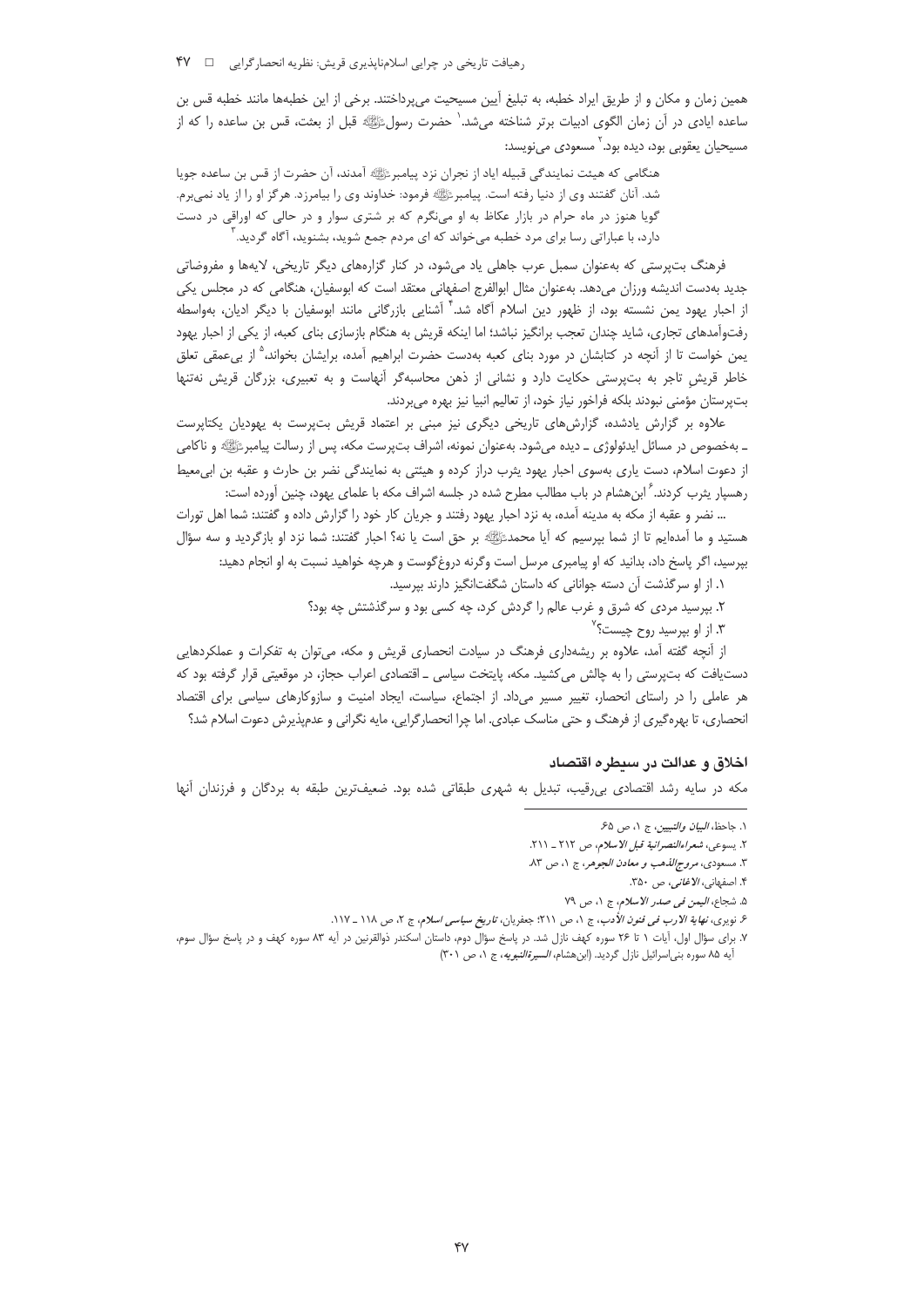اختصاص یافت. گروهی که یا در جنگها به اسارت درآمده بودند،<sup>\</sup> یا به علت بدهکاری ناشی از رباخواری، در اسارت بردگی بودند،<sup>۲</sup> و یا بازندگان در قمار<sup>۳</sup> و برخی نیز کسانی بودند که ربوده شده و بهصورت برده درآمده و در بازار بردهفروشان عرضه میشدند. ٔ بردگان بهعنوان خادمان خانه و یا عاملان تجاری، جهت تولید هرچه بیشتر ثروت، بهکار گرفته میشدند.

در این بین کنیزان زیبا و صاحب هنر (غنا و طرب) نظیر آنهایی که توسط بنی کلب در بازارهای بردهفروشی دومةالجندل خريداري شده بودند؛ براي افزايش درآمد اربابان خود دست به خودفروشي ميزدند. ْ

اساساً زنا، نزد مردم جاهلي، مرسوم بود و مردان بهطور علني مرتكب آن ميشدند و نهتنها عيب محسوب نميشد بلكه به آن افتخار نیز میکردند و آن را نشانه مردانگی میدانستند. آنان زنایی را عیب دانسته و بر آن عقاب میکردند که مرد غریبهای با زنی بدون اجازه شوهرش همبستر شود. واداشتن کنیزان به زنا و بهرهکشی جنسی از آنان (اجارهدادن کنیزان به دیگران) نیز اگر با اجازه صاحبان آنان بود، عیبی نداشت. $^2$  این نوع تجارت، تنها مختص کنیزان نبوده است، بلکه هنگام قحطی و فقر، برخی از شوهران، با در اختیار قراردادن همسران خود به مردان بیگانه، کسب و کاری مهیا میکردند.<sup>۷</sup> علاوه بر زنانی که توسط همسرانشان وادار به این تجارت میشدند، زنانی بودند معروف به «اصحابالرایات» که از تنفروشی بهصورت علنی و در منازلی که پرچمهایی خاص داشت، سودهای هنگفتی داشتند، بهطوری که طمع برخی مردان را برای ازدواج با آنها و استفاده از این تجارت برمی|نگیختند.^

رشد اقتصادی در مکه، در کنار شدت فقر و تعداد قابل توجه ضعفا در این شهر، مسبب سنتی به نام اعتفاد شد. در این رسم، فرد بر اثر فقر شدید مالی، درب خانه را بهروی خود می بست تا بمیرد، یا به بلندی رفته و دور از مردم، از شدت گرسنگی جان میداد. در این میان، هاشم بن عبدمناف نسبت به فقرا اهتمام داشت و ثروتمندان را ترغیب به همراهی و کمک به فقرا می کرد.`

وجود اقشار مستضعفِ مختلفی مانند صعالیک و خلعاء که خود به زیرمجموعههای دیگری تقسیم میشد، نشان دیگری از نابرابری های اقتصادی عمیق در این منطقه جغرافیایی است.

تجمع ثروت و به تبع اَن قدرتِ مكه، در دست عدهای اندک، و انحصارطلبی در عین نابسامانی اوضاع عمده مردم شهر، هر روز اقتصاد مکیان را از اخلاق دورتر میساخت. اقتصاد انحصاری، نفوذ سیاسی و اجتماعی و قدرت را نیز در حلقه افراد خاص محدود ساخته بود و از آنان سیاستمدارانی ساخته بود که علیرغم برخورداری از درایت و ذکاوت، شریک شدن همه طبقات در موقعیت خویش را دیگر جایز ندانسته و نهتنها برابری و برادری را امری عبث میدانستند بلکه با هرآن چه این ساختار را برآشفته كند، سختترين رويارويي ها را رقم مىزدند.

# نتيجه

تأمین معیشت در جغرافیای سخت و خشن حجاز، از مکیان تاجرانی ساخته بود که تمام توان خود را در ارتقاء و انحصار سیاسی و اقتصادی خود به کار میبردند. این نفوذ فراگیر، نهتنها منجر به بروز شکاف طبقاتی در شهر مکه شد بلکه باعث فروافتادن در ورطه بی|خلاقی نیز شد: کسب و کار به هر روشی به شرط تأمین ثروت.

۱. مانند زید بن حارثه که در جریان غارتهای قبیلهای اسیر و در بازار بردهفروشان توسط رسول خدائلگه، خریداری و آزاد شد. (ابن هشام، *السیرةالنبویه*،  $(754, 91)$ 

٢. قسطلاني، *ارشادالساري في صحيح البخاري*، ج ۴، ص ٣١٥.

۳. مانند باخت عاص بن وائل در قمار با ابولهب که منجر به بردگی وی و شترچرانی برای ابولهب شد. (زیدان، *تاریخ تمدن اسلامی*، ج ۴، ص ۲۳)

۴. مانند بردگی سلمان فارسی در مسیر مهاجرت از ایران به حجاز و دستگیری و ربوده شدن او توسط تاجران. (ابن|ثیر، *اسدالغابه فی معرفه الصحابه*،  $57.9$   $\rightarrow$  779)

۵. نیسابوری، *اسباب نزول قرآن، ص ۳۲۸ ـ ۳۲۶*.

ع. جوادعلى، *المفصل في التاريخ العرب قبل الاسلام*، ج ٥، ص ٥۶.

٧. ترمانيني، *الزواج عند العرب في الجاهلية و الإسلام*، ص ٢٣ ـ ٢٢.

٨. طبري، تاريخ الرسل و الملوك، ج ١٠، ص ٩٣.

٩. عبدالكريم، قريش من القبيلة الى الدولة المركزيه، ص ۶۰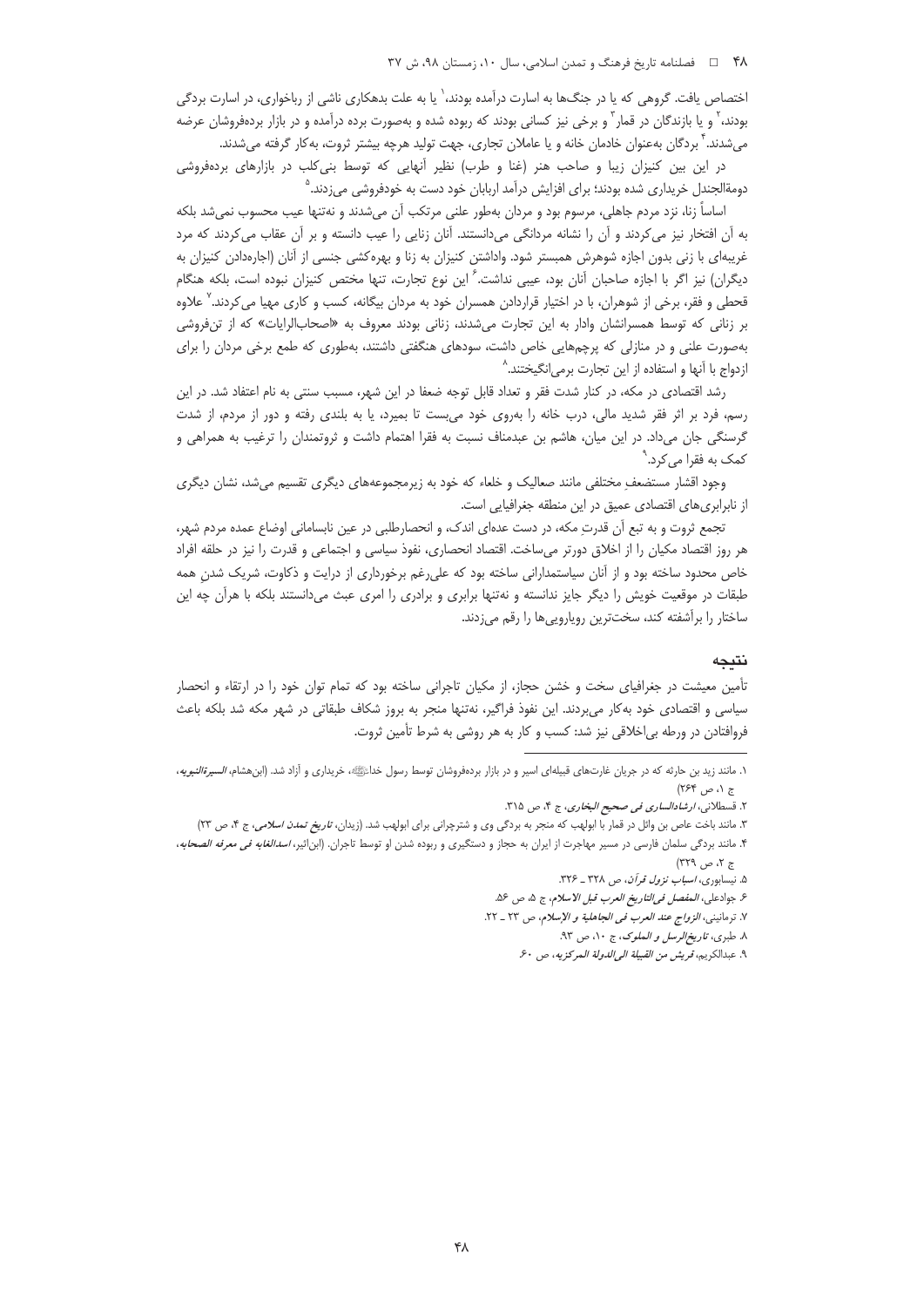رهیافت تاریخی در چرایی اسلامناپذیری قریش: نظریه انحصارگرایی □ ٩٩

هرچند قریش به مکه امنیت داد و راههای ارتباطی را نیز تأمین کرد، اما از سود سرشار معاملات تجاری، عایدی خاصی برای طبقات فرودست و حتی متوسط جامعه حاصل نمی شد.

در چنین جامعهای، اخلاق و عدالتخواهی، نهتنها منجر به شکستن انحصار میشد بلکه نظام طبقاتی پذیرفته شده را نیز دچار چالش می کرد. به نظر می٫سد آنچه قریش را از پذیرش حق، دور ساخت، نه تمایل آنان به بتپرستی بلکه ترس از دست رفتن پایگاهی بود که خود قواعد آن را ساخته و عضویت سایر اقشار جامعه در آن، غیرقابل قبول بود. بر این اساس، جمود و عصبيت، همه در راستاي حفظ منافع طبقه اول قريش به راحتي قابل تعبير است. در حقيقت قريش آگاهانه دست به مبارزه علیه تفکری زد که شعار اخلاق و برابری داشت. تفکری که هیچگاه آن را دروغ نخواند اما توان خود را در لوث کردن و درنهایت نابودی آن هزینه کرد.

اما کارکرد انحصارگرایی قریش آیا محدود به ایجاد جامعه طبقاتی و بی عدالتی بود؟ با نگاهی به آنچه گفته شد \_ بهخصوص حج جاهلی ـ درمیLابیم که قانونسازی بر اساس معیار قدرت و ثروت حداکثری، از دیگر نتایج انحصارگرایی است. در جامعه انحصارگرای مکه، سران، امکان اعمال هرگونه سیاستی را خواهند داشت. چراکه خود واضع قانون و نیز مجري أن هستند. تحريم شعب ابي طالب بر همين اساس قابل ارزيابي است. اما اگر وضع قانون، از نقطهاي فراتر از حلقه یاد شده تعیین شود و از سوی دیگر، همگان در مقابل این قانون برابر باشند، آیا صاحب منصبان، از پذیرش این شیوه جدید استقبال خواهند کرد؟ آیا کبر حاصله از انحصارگرایی، به آنها اجازه خواهد داد که خود را با دیگران برابر بدانند و با افراد طراز پایین، در یک صف در پیشگاه الهی به رکوع و سجود بپردازند؟ اینکه در بهرههای مالی مانند غنائم با دیگران یکسان باشند؟ اینکه در برابر جرم، مانند دیگران مورد مجازات قرار گیرند؟ واقعه دزدی فاطمه مخزومی، در همین معنا قابل تحلیل خواهد بود. بنابراین اسلامناپذیری قریش، با فهم شرایطی که منجر به ساخت جامعه انحصارگرای اشراف و نحوه وضع و اجرای قانون و به عبارتی سیاست گذاری این انحصار گرایان شد، در کنار دیگر نظریات قابل ملاحظه خواهد بود.

# منابع و مآخذ

- ۱. قرآن کریم.
- ٢. نهج البلاغه.
- ۳. آرمسترانگ، کارن، *محمد، زندگیiامه پیامبر اسلام*ﷺ، ترجمه کیانوش حشمتی، حکمت، تهران، ۱۳۸۳.
	- ٤. ابنابيالحديد، *شرح نهج البلاغه*، تحقيق ابوالفضل ابراهيم، بيروت، دار احياء الكتب العربية، ١٩٦٥.
		- ٥. ابن اثير، على بن محمد، *اسدالغابه في معرفةالصحابه*، بيروت، دارالمعرفه، بي تا.
			- ٦. ابن|ثیر، علی بن محمد، *الکامل فی|لتاریخ، ج* ١، بیروت، دار صادر، ١٣٨٥.
- ٧. ابناثير، مبارك بن محمد جزرى، *النهاية في غريب الحديث و الاثر*، چاپ طاهر احمد زاوى و محمود محمد طناحي، قاهره، ١٩٦٥/١٣٨٥، ١٩٦٥/ ١٣٨٣.
	- ٨ ابن اسحاق، محمد، *السير و المغازى*، بيروت، دارالفكر، ١٣٩٨ / ١٩٧٨م.
- ۹. ابن-حبيب بغدادى، محمد، *المنمق فى اخبار القريش*، تحقيق و صححه و علق عليه احمد خورشيد فاروق، بيروت، عالم الكتب، ١٩٨٥ م.
	- ١٠. ابن حبيب، المُحَتَّبر، حيدرآباد، دكن، ١٣۶١ / ١٩۴٢ م.
- ١١.ابن خلدون، عبدالرحمن بن محمد، دي*وان الم*بت*دأ و الخبر في تاريخ العرب و البربر و من عاصرهم من ذوىالشأن الأكبر* (تاريخ ابن خلدون)، تحقيق خليل شحاده، بيروت، دارالفكر، ١٤٠٨ ق.

١٢. ابن دريد، ابوبكر محمد بن حسن، *الاشتقاق*، تحقيق محمد هارون، مصر، مؤسسة الخانجي، ١٣٨٧ ق.

- ۱۳. ابن سعد، محمد بن سعد كاتب واقدى، *الطبقات الكبرى*، تحقيق محمدعبدالقادر عطا، بيروت، دارالكتب العلميه، ١٤١٠ ق.
	- ١٤.ابن عبدالبر، يوسف بن عبدالله، *الاستيعاب في معرفة الاصحاب*، تحقيق على محمدبجاوي، بيروت، دارالجيل، ١٤١٢ ق.
		- ١٥. ابن كثير، أبو الفداء اسماعيل بن عمر الدمشقى، *البداية و النهاية*، بيروت، دار الفكر، ١٤٠٧ ق.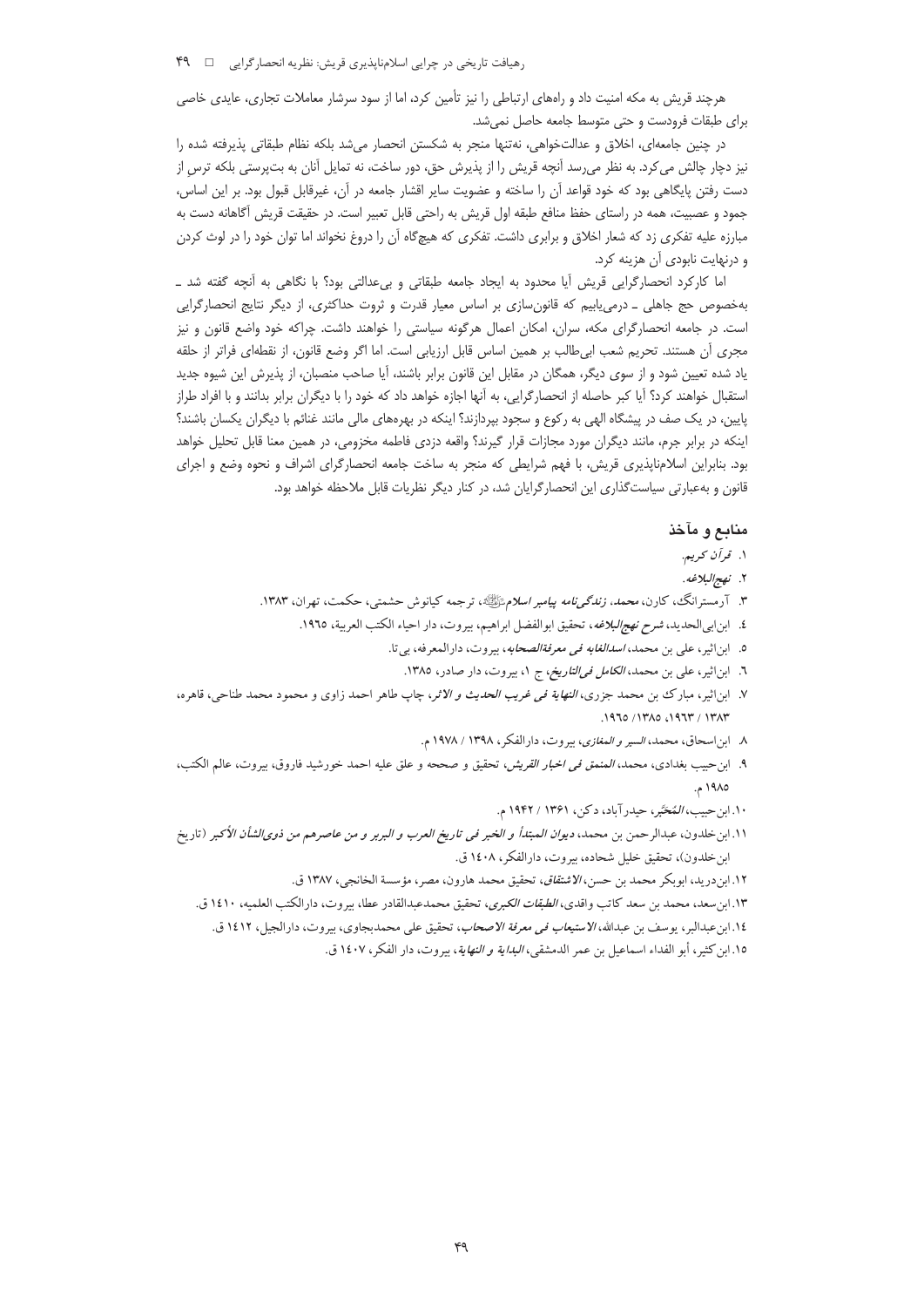۵۰ هـ المخامله تاريخ فرهنگ و تمدن اسلامي، سال ۱۰، زمستان ۹۸، ش ۳۷ ١٦. ابن هشام، عبدالملك، *السيرةالنبويه*، حققها مصطفى السقا و...، بيروت، دارالخير ، ١٤١٦ ق. ١٧. ازرقي، ابوالوليد، *اخبار مكه و ما جاء فيها من الآثار*، تحقيق رشدى صالح ملحس، بيروت، دار الأندلس، ١٤١٦ ق. ١٨. اصطخرى، ابراهيم بن محمد، *مسالك و الممالك*، بيروت، دار صادر، ١٩٢٧ م. ١٩. اصفهاني، ابوالفرج، الاغاني، بيروت، دار احياء التراث العربي، ١٤١٥ ق. ۲۰. افغانی، سعید، *اسواق العرب فی جاهلیة و الاسلام*، بیروت، دارالفکر، ۱۹۷٤ م. ٢١. بلاذري، احمد بن يحيى، *فتوح البلدان*، بيروت، مكتبة الهلال، ١٩٨٨ م.

٢٢. بلاذري، احمدبن يحيى، *انساب الاشراف*، تحقيق عبدالحي حبيبي، تهران، دنياي كتاب، ١٣٦٣.

٢٣. تر مانيني، عبدالسلام، *الزواج عند العرب في الجاهلية و الإسلام*، دمشق، طلاس، بي تا.

٢٤. الجابري، محمد عابد، تك*وين العقل العربي*، بيروت، مركز دراسات الوحدة العربيه، ٢٠٠٩ م.

٢٥. جاحظ، ابوعثمان عمرو بن بحر، *البيان والتبيين*، تصحيح على ابوملحم، بيروت، دار و مكتبة الهلال، ٢٠٠٢ م.

۲٦. جعفریان، رسول، *تاریخ سیاسی اسلام*، تهران، وزارت فرهنگ و ارشاد اسلامی، ۱۳٦۸.

٢٧. جوادعلي، *المفصل في التاريخ العرب قبل الاسلام*، بيروت، دارالعلم اللملايين، ١٩٨٠ م.

.<br>۲۸. حمیدالله، محمد، *نامهها و پیمانهای سیاسی حضرت محمدﷺ و اسناد صدر اسلام*، ترجمه حسینی، تهران، سروش، ۱۳۷۷.

٢٩.الزركلي، خيرالدين، *الاعلام قاموس تراجم لاشهرالرجال والنساء من العرب و المستعديين و المستشرقين*، بيروت، دارالعلم للملايين، ١٩٨٩ م.

۳۰. زرگرینژاد، غلامحسین، *تاریخ صدر اسلام (عصر نبوت)*، تهران، سمت، ۱۳۸۳.

۳۱. زیدان، جرجی، *تاریخ تمدن اسلامی*، ج ٤، ترجمه علی جواهر کلام، تهران، امیر کبیر، ۱۳۷۲.

۳۲. ساروخانی، محمدباقر، *درآمدی بر دائرةالمعارف علوم اجتماعی*، تهران، انتشارات کیهان، ۱۳۷۰.

٣٣. سالم، عبدالعزيز، ت*اريخ العرب في عصر الجاهليه*، بيروت، دارالنهضة العربيه، بي تا.

٣٤. سالم، عبدالعزيز، *تاريخالدولة العربيه*، بيروت، دارالنهضة العربيه، بيتا.

٣٥. سيوطى، جلال الدين عبدالرحمن، *درالمنثور في تفسير بالماثور*، تهران، بي نا، ١٣٧٧ ق.

۳٦. شامی، محمد بن یوسف، *سبل الهدی والرشاد فی سیرة خیر العباد*، چاپ عادل احمد عبدالموجود و علی محمد معوض، بيروت، دار الكتب العلميه، ١٤١٤ / ١٩٩٣.

٣٧. شجاع، عبدالرحمن عبدالواحد، *اليمن في صدر الاسلام*، دمشق، دارالفكر، ١٩٨٧ م.

۳۸. شريف، احمد ابراهيم، *مكه و مدينه في الجاهليه و عصر الرسول*، قاهره، بيiا، ۱۹٦۷ م.

۳۹. صالح، احمد العلي، *عرب كهن در آستانه بعثت*، ترجمه هادي انصاري، تهران، نشر بين الملل، ١٣٨٥.

٤٠. صَقر، ناديه حسني، *الطائف في العصر الجاهلي و صدر الاسلام*، مكه، دارالشروق، ١٤٠١ ق.

٤١.طبري، محمد بن جرير، *تاريخ الرسل و الملوك*، تحقيق محمد ابوالفضل ابراهيم، بيروت، دارالتراث، ١٣٨٧ ق.

٤٢. عاملي، سيد جعفر مرتضي، *الصحيح من السيرةالنبي الاعظ*م، قم، جامعه مدرسين حوزه علميه، ١٤٠٢ ق.

٤٣. عبدالكريم، خليل، *قريش من القبيلة الىالدولة المركزيه*، بيروت، مؤسسة الانتشار العربي، ١٩٢٣ م.

٤٤. عبيدي، عبدالجبار منسى، *الطائف و دور قبيلة ثقيف العربيه*، رياض، دارالرفاعي، ١٤٠٣ ق.

٤٥. فروخ، عمر، ت*اريخ الجاهليه*، بيروت، دارالعلم للملايين، ١٩٨٤م.

٤٦.قاضي ابرقوه، رفيع الدين اسحق بن محمد همدان<sub>ی</sub>، *سيرت رسول خدا*ءًلگ»، مقدمه و تصحيح اصغر مهدوی، تهران، بنياد فرهنگ اران، ۱۳٦۰.

٤٧. قسطلاني، شهابالدين احمد، *ارشادالساري في صحيح البخاري*، قاهره، بيiل ١٣٠٤ ق.

٤٨. كلبي، هشام بن محمد، جم*هرةالنسب*، به كوشش ناجي حسن، بيروت، ١۴٠٧ ق / ١٩٨۶ م.

٤٩. گیب، همیلتون، *اسلام: بررسی تاریخی*، ترجمه منوچهر امیری، تهران، انتشارات علمی و فرهنگی، ١٣٦٧.